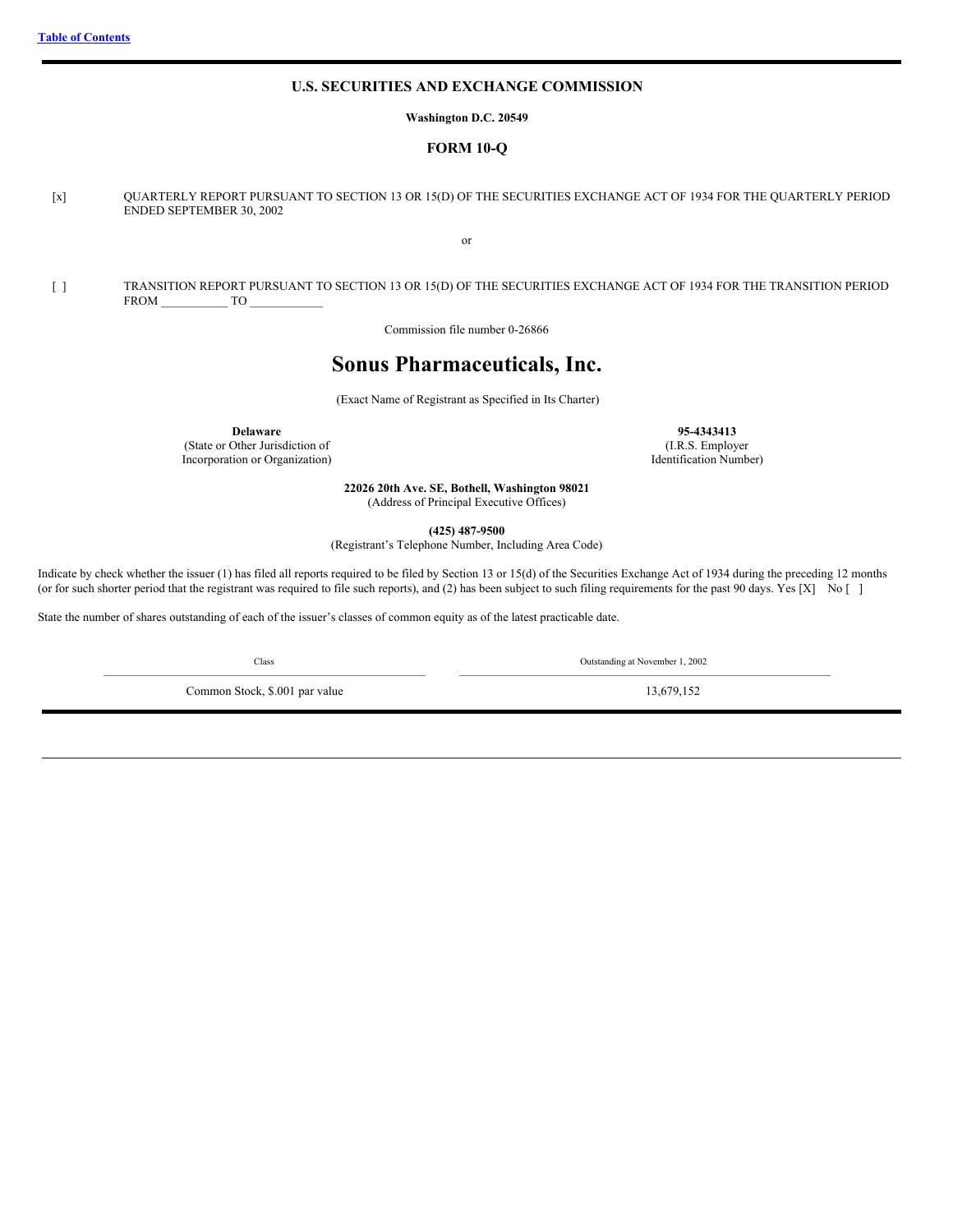# **TABLE OF CONTENTS**

Part I. Financial [Information](#page-3-0) Item 1. Financial [Statements](#page-3-1) [Balance](#page-3-2) Sheets **[Statements](#page-4-0) of Operations** [Statements](#page-5-0) of Cash Flows Notes to Financial [Statements](#page-6-0) Item 2. [MANAGEMENT'S](#page-7-0) DISCUSSION AND ANALYSIS OF FINANCIAL CONDITION AND RESULTS OF **OPERATIONS** Item 3. [Market](#page-17-0) Risk Item 4. Controls and [Procedures](#page-17-1) Part II. Other [Information](#page-17-2) Item 6. [Exhibits](#page-17-3) and Reports on Form 8-K Items 1, 2, 3, 4 and 5 are not [applicable](#page-17-4) and have been omitted. **[SIGNATURES](#page-18-0) [CERTIFICATIONS](#page-19-0)** [Exhibit](#page-21-0) 99.1 [Exhibit](#page-22-0) 99.2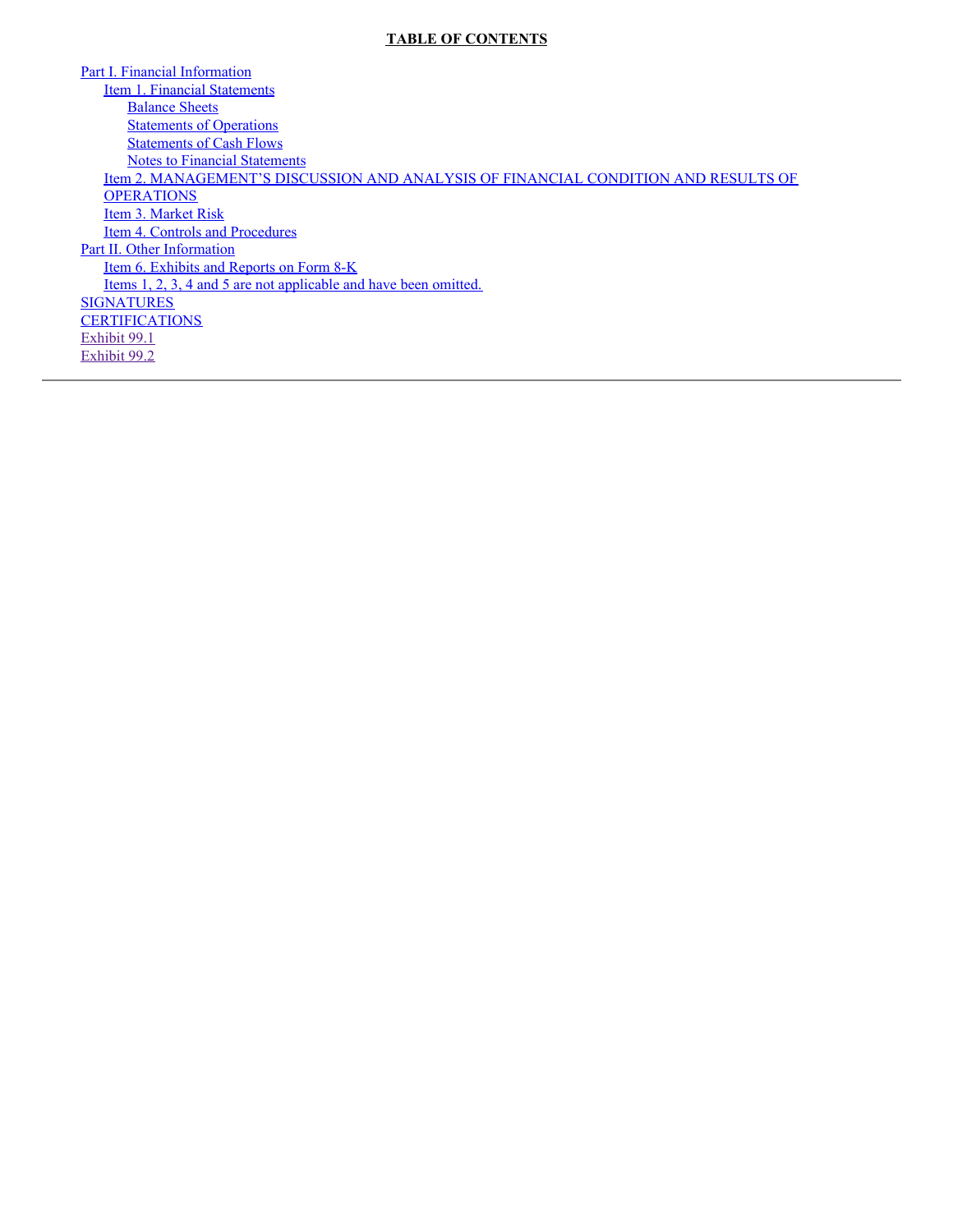# **Sonus Pharmaceuticals, Inc. Index to Form 10-Q**

Page Number

| Part I.                                                                   | <b>Financial Information</b>                                                                                       |                                                                                       |    |  |  |  |
|---------------------------------------------------------------------------|--------------------------------------------------------------------------------------------------------------------|---------------------------------------------------------------------------------------|----|--|--|--|
|                                                                           | <b>Financial Statements</b><br>Item 1.                                                                             |                                                                                       |    |  |  |  |
|                                                                           |                                                                                                                    | Balance Sheets as of September 30, 2002 (unaudited) and December 31, 2001             |    |  |  |  |
|                                                                           | Statements of Operations (unaudited) for the three and nine months ended September 30, 2002 and September 30, 2001 |                                                                                       |    |  |  |  |
|                                                                           | Statements of Cash Flows (unaudited) for the nine months ended September 30, 2002 and September 30, 2001           |                                                                                       |    |  |  |  |
|                                                                           | Notes to Financial Statements                                                                                      |                                                                                       |    |  |  |  |
|                                                                           | Item 2.                                                                                                            | Management's Discussion and Analysis of Financial Condition and Results of Operations |    |  |  |  |
|                                                                           | Item 3.                                                                                                            | Market Risk                                                                           |    |  |  |  |
|                                                                           | Item 4.                                                                                                            | Controls and Procedures                                                               |    |  |  |  |
|                                                                           |                                                                                                                    |                                                                                       |    |  |  |  |
| Part II.                                                                  | <b>Other Information</b>                                                                                           |                                                                                       |    |  |  |  |
|                                                                           | Item 6.                                                                                                            | Exhibits and Reports on Form 8-K                                                      | 17 |  |  |  |
| Items 1, 2, 3, 4 and 5 are not applicable and therefore have been omitted |                                                                                                                    |                                                                                       |    |  |  |  |
| <b>Signatures</b>                                                         |                                                                                                                    |                                                                                       |    |  |  |  |
| <b>Certifications</b>                                                     |                                                                                                                    |                                                                                       |    |  |  |  |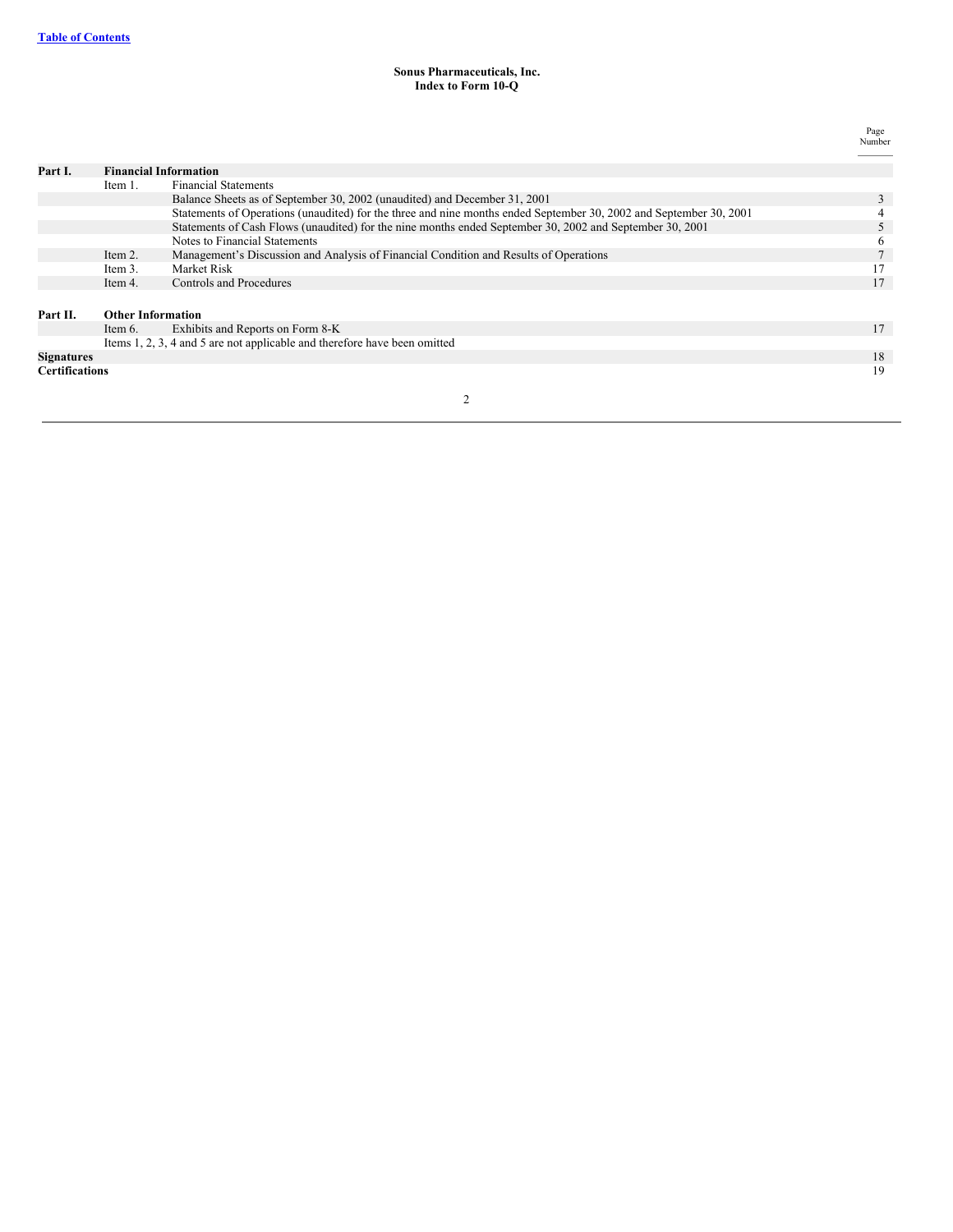# <span id="page-3-1"></span><span id="page-3-0"></span>**Part I. Financial Information**

# <span id="page-3-2"></span>**Item 1. Financial Statements**

# **Sonus Pharmaceuticals, Inc. Balance Sheets**

|                                                                                          | September 30,<br>2002             | December 31,<br>2001              |
|------------------------------------------------------------------------------------------|-----------------------------------|-----------------------------------|
|                                                                                          | (unaudited)                       |                                   |
| <b>Assets</b>                                                                            |                                   |                                   |
| Current assets:                                                                          |                                   |                                   |
| Cash, cash equivalents and marketable securities                                         | \$19,245,684                      | \$15,123,914                      |
| Other current assets                                                                     | 294,353                           | 343,057                           |
| Total current assets                                                                     | 19,540,037                        | 15,466,971                        |
| Property and equipment, net                                                              | 1,403,689                         | 396,711                           |
| Total assets                                                                             | \$20,943,726                      | \$15,863,682                      |
|                                                                                          |                                   |                                   |
| <b>Liabilities and Stockholders' Equity</b>                                              |                                   |                                   |
| Current liabilities:                                                                     |                                   |                                   |
| Accounts payable and accrued expenses                                                    | \$2,383,661                       | \$1,198,552                       |
| Current portion of lease obligations                                                     | 134,360                           |                                   |
|                                                                                          |                                   |                                   |
| Total current liabilities                                                                | 2,518,021                         | 1,198,552                         |
| Lease obligations, less current portion                                                  | 307,627                           |                                   |
| Commitments and contingencies                                                            |                                   |                                   |
| Stockholders' equity:                                                                    |                                   |                                   |
| Preferred stock; \$.001 par value;                                                       |                                   |                                   |
| 5,000,000 authorized; no shares issued or outstanding                                    |                                   |                                   |
| Common stock; \$.001 par value;                                                          |                                   |                                   |
| 30,000,000 shares authorized; 13,679,152 and 11,650,797 shares issued and outstanding at |                                   |                                   |
| September 30, 2002 and December 31, 2001, respectively                                   | 55,990,251                        | 43,302,286                        |
| Accumulated deficit                                                                      | (37,903,875)                      | (28,676,864)                      |
| Accumulated other comprehensive income                                                   | 31,702                            | 39,708                            |
|                                                                                          |                                   |                                   |
| Total stockholders' equity                                                               | 18,118,078                        | 14,665,130                        |
| Total liabilities and stockholders' equity                                               | \$20,943,726                      | \$15,863,682                      |
|                                                                                          | the control of the control of the | the control of the control of the |

See accompanying notes.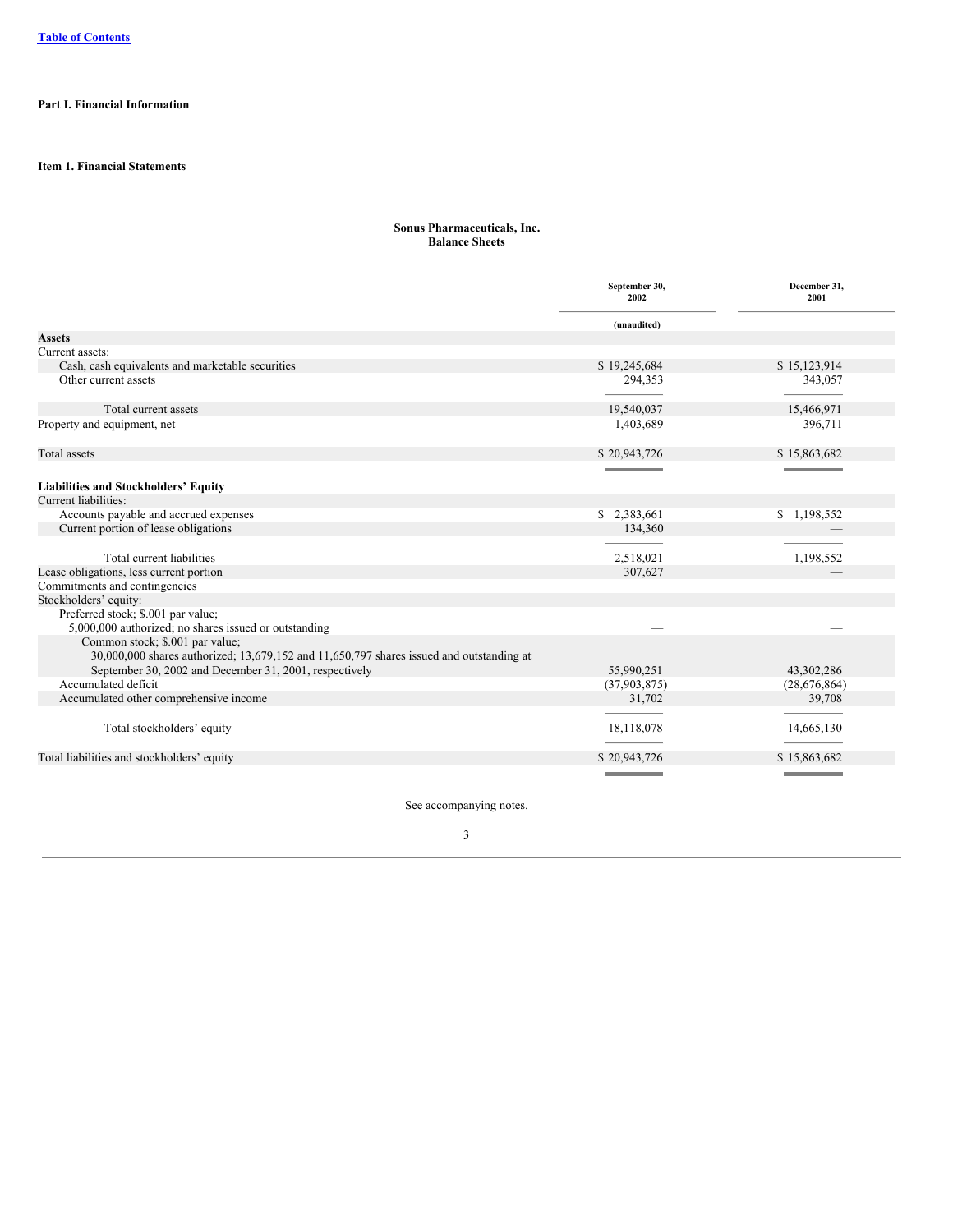#### **Sonus Pharmaceuticals, Inc. Statements of Operations (Unaudited)**

<span id="page-4-0"></span>

|                                                                    | <b>Three Months</b><br>Ended September 30, |             | <b>Nine Months</b><br>Ended September 30, |              |
|--------------------------------------------------------------------|--------------------------------------------|-------------|-------------------------------------------|--------------|
|                                                                    | 2002                                       | 2001        | 2002                                      | 2001         |
| Revenues                                                           | \$                                         | \$7,561,822 | 25,000<br>S.                              | \$ 8,748,538 |
| Operating expenses:                                                |                                            |             |                                           |              |
| Research and development                                           | 2,587,902                                  | 1,310,576   | 7,101,923                                 | 3,803,770    |
| General and administrative                                         | 785,714                                    | 1,177,128   | 2,512,002                                 | 2,489,668    |
| Total operating expenses                                           | 3,373,616                                  | 2,487,704   | 9,613,925                                 | 6,293,438    |
| Operating income (loss)                                            | (3,373,616)                                | 5,074,118   | (9,588,925)                               | 2,455,100    |
| Interest income (expense):                                         |                                            |             |                                           |              |
| Interest income                                                    | 115,021                                    | 180,138     | 380,935                                   | 432,219      |
| Interest expense                                                   | (11, 142)                                  |             | (19,021)                                  | (13, 858)    |
|                                                                    |                                            |             |                                           |              |
| Total interest income, net                                         | 103,879                                    | 180,138     | 361,914                                   | 418,361      |
| Income (loss) before taxes                                         | (3,269,737)                                | 5,254,256   | (9,227,011)                               | 2,873,461    |
| Taxes                                                              |                                            | 100,000     |                                           | 200,000      |
| Net income (loss)                                                  | \$ (3,269,737)                             | \$5,154,256 | \$(9,227,011)                             | \$2,673,461  |
|                                                                    |                                            |             |                                           |              |
| Basic net income (loss) per share                                  | (0.24)<br>S                                | 0.47        | (0.68)<br>S                               | 0.27         |
| Diluted net income (loss) per share                                | \$<br>(0.24)                               | \$<br>0.45  | S.<br>(0.68)                              | 0.26         |
| Shares used in computation of basic net income (loss) per<br>share | 13,662,343                                 | 10,996,030  | 13,525,243                                | 9,902,056    |
| Shares used in computation of diluted net income                   |                                            |             |                                           |              |
| (loss) per share                                                   | 13,662,343                                 | 11,485,397  | 13,525,243                                | 10,334,488   |

See accompanying notes.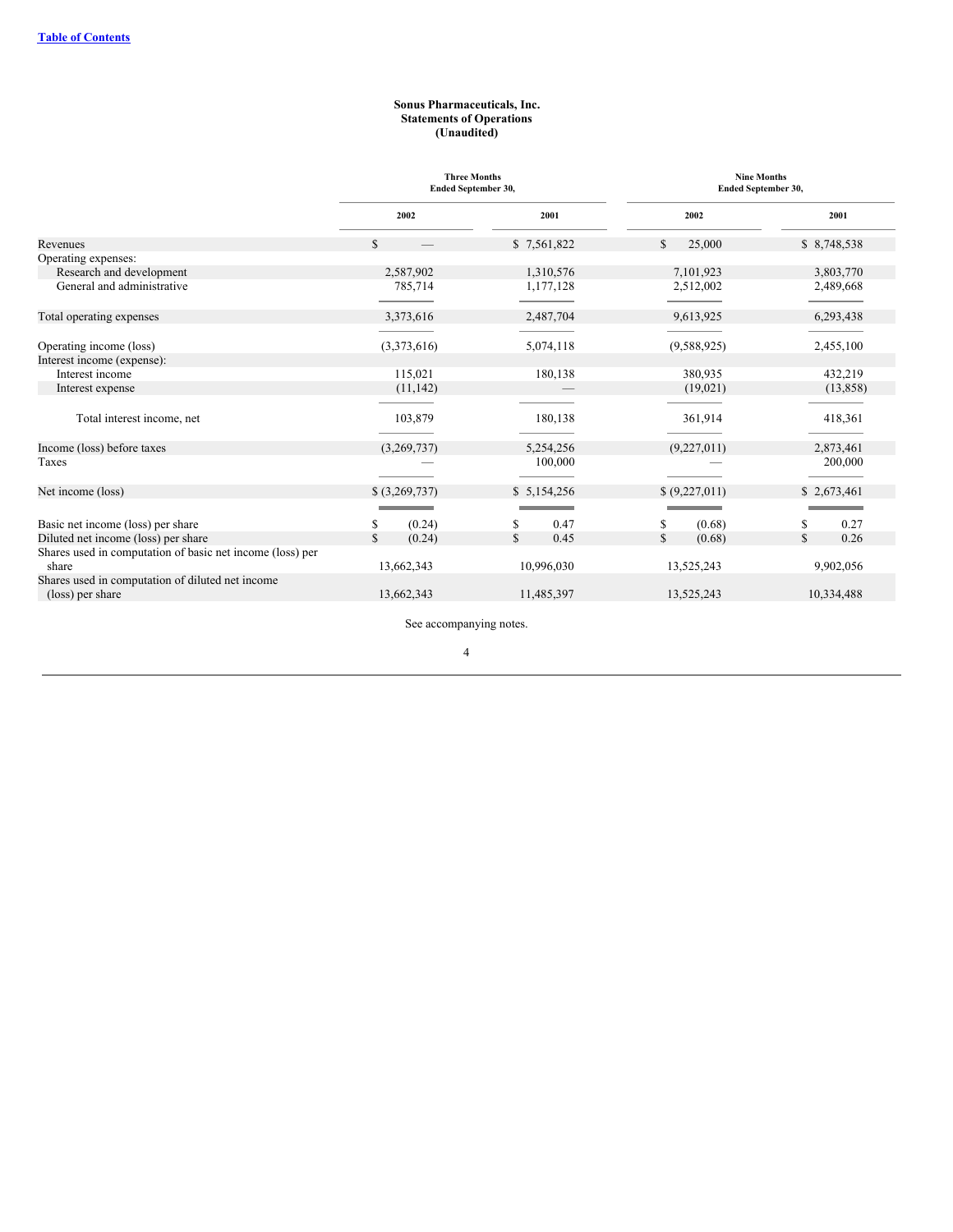# **Sonus Pharmaceuticals, Inc. Statements of Cash Flows (Unaudited)**

<span id="page-5-0"></span>

|                                                                                                    | Nine Months Ended September 30, |                |
|----------------------------------------------------------------------------------------------------|---------------------------------|----------------|
|                                                                                                    | 2002                            | 2001           |
| <b>Operating activities:</b>                                                                       |                                 |                |
| Net income (loss)                                                                                  | \$ (9,227,011)                  | \$2,673,461    |
| Adjustments to reconcile net income (loss) to net cash provided by (used in) operating activities: |                                 |                |
| Depreciation                                                                                       | 261,790                         | 226,927        |
| Amortization of net premium (discount) on marketable securities                                    | 206,530                         | (37,739)       |
| Noncash stock compensation expense                                                                 |                                 | 50,214         |
| Changes in operating assets and liabilities:                                                       |                                 |                |
| Other current assets                                                                               | 48,704                          | (22, 294)      |
| Accounts payable and accrued expenses                                                              | 1,185,109                       | 250,858        |
|                                                                                                    |                                 |                |
| Net cash provided by (used in) operating activities                                                | (7,524,878)                     | 3,141,427      |
| <b>Investing activities:</b>                                                                       |                                 |                |
| Purchases of capital equipment and leasehold improvements                                          | (1,268,768)                     | (106,006)      |
| Purchases of marketable securities                                                                 | (25,517,473)                    | (17, 364, 743) |
| Proceeds from sales of marketable securities                                                       | 5,228,717                       | 2,847,792      |
| Proceeds from maturities of marketable securities                                                  | 15,922,000                      | 8,406,239      |
|                                                                                                    |                                 |                |
|                                                                                                    | (5,635,524)                     | (6,216,718)    |
| Net cash used in investing activities<br><b>Financing activities:</b>                              |                                 |                |
| Proceeds from lease obligations                                                                    | 491,355                         |                |
| Payments on lease obligations                                                                      | (49,368)                        |                |
|                                                                                                    |                                 | 5,000,000      |
| Proceeds from bank line of credit                                                                  |                                 |                |
| Repayment of bank line of credit                                                                   |                                 | (10,000,000)   |
| Proceeds from collection of stockholder receivable                                                 |                                 | 350,000        |
| Proceeds from issuance of common stock                                                             | 12,687,965                      | 4,499,057      |
|                                                                                                    |                                 |                |
|                                                                                                    |                                 |                |
| Net cash provided by (used in) investing activities                                                | 13,129,952                      | (150, 943)     |
|                                                                                                    |                                 |                |
| Change in cash and cash equivalents for the period                                                 | (30, 450)                       | (3,226,234)    |
| Cash and cash equivalents at beginning of period                                                   | 455,073                         | 6,696,610      |
|                                                                                                    |                                 |                |
| Cash and cash equivalents at end of period                                                         | 424,623                         | 3,470,376      |
| Marketable securities at end of period                                                             | 18,821,061                      | 12,958,649     |
|                                                                                                    |                                 |                |
| Total cash, cash equivalents and marketable securities                                             | \$19,245,684                    | \$16,429,025   |
|                                                                                                    |                                 |                |
| Supplemental cash flow information:                                                                |                                 |                |
| Interest paid                                                                                      | 19,021<br>\$                    | 18,958         |
| Income taxes paid                                                                                  | \$                              | \$<br>200,000  |
|                                                                                                    |                                 |                |

See accompanying notes.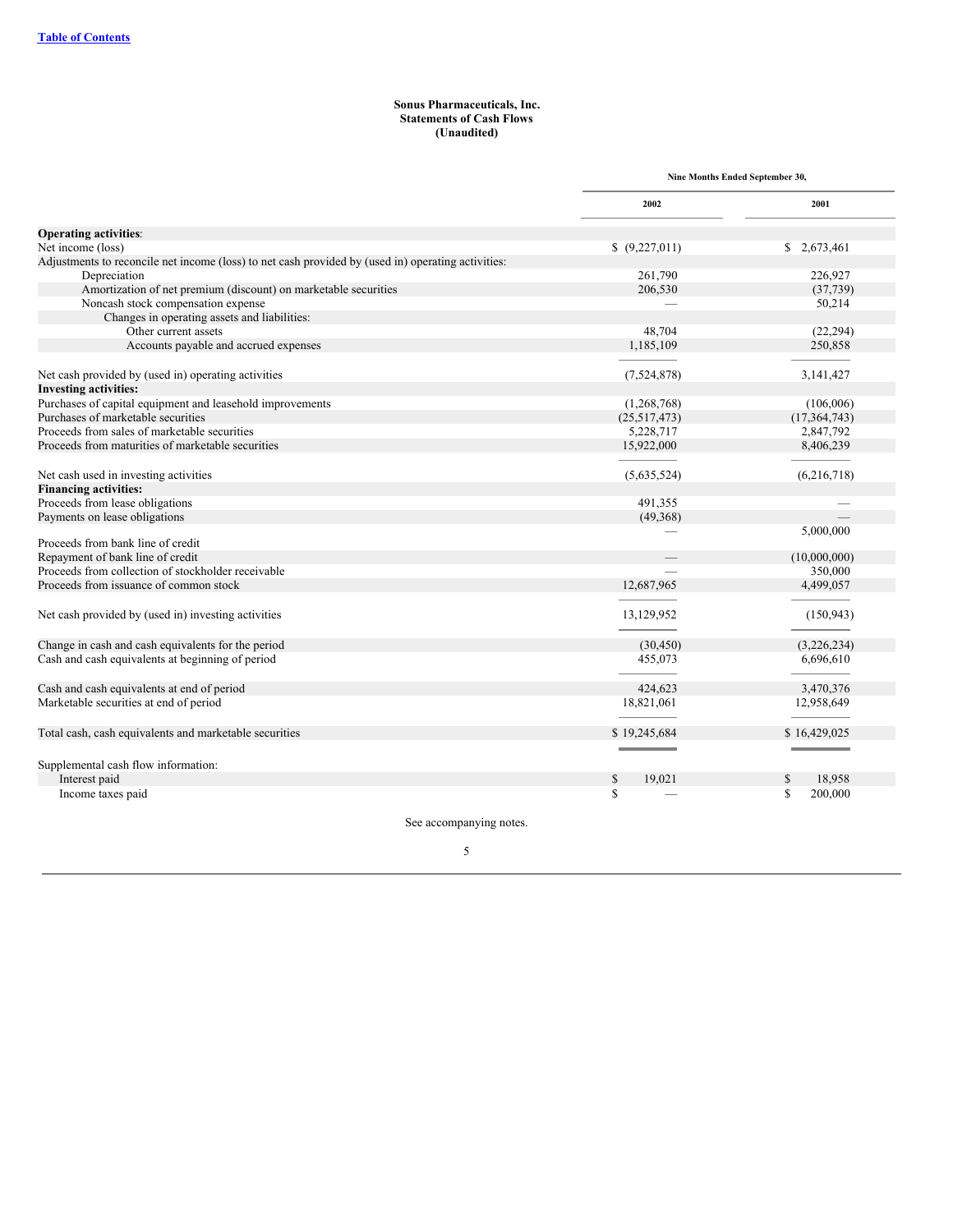# **Sonus Pharmaceuticals, Inc. Notes to Financial Statements (Unaudited)**

# <span id="page-6-0"></span>**1. Basis of Presentation**

The unaudited financial statements have been prepared in accordance with generally accepted accounting principles for interim financial information and with the instructions to Form 10-Q. Accordingly, they do not include all of the information and footnotes required to be presented for complete financial statements. The accompanying financial statements reflect all adjustments (consisting only of normal recurring items) which are, in the opinion of management, necessary for a fair presentation of the results for the interim periods presented.

The financial statements and related disclosures have been prepared with the assumption that users of the interim financial information have read or have access to the audited financial statements for the preceding fiscal year. Accordingly, these financial statements should be read in conjunction with the audited financial statements and the related notes thereto included in the Form 10-K for the year ended December 31, 2001 and filed with the Securities and Exchange Commission on March 5, 2002.

#### **2. Comprehensive Income (Loss)**

|                                                           | Three months ended<br>September 30, |             | Nine months ended<br>September 30, |             |
|-----------------------------------------------------------|-------------------------------------|-------------|------------------------------------|-------------|
|                                                           | 2002                                | 2001        | 2002                               | 2001        |
| Net income (loss)<br>Unrealized gain (loss) on marketable | \$(3,269,737)                       | \$5,154,256 | \$(9,227,011)                      | \$2,673,461 |
| securities                                                | 15.502                              | 36,166      | (8,006)                            | 46,388      |
| Comprehensive income (loss)                               | $\{(3,254,235)\}$                   | \$5,190,422 | $\{(9, 235, 017)\}$                | \$2,719,849 |
|                                                           |                                     |             |                                    |             |

# **3. Common Stock**

In January 2002, the Company sold 1.9 million shares of common stock in a private placement transaction for gross proceeds of \$13.6 million (\$12.5 million net of transaction costs). In connection with the placement, the Company issued warrants to purchase up to 385,800 shares of common stock. The warrants are exercisable at \$9.40 per share and expire in January 2007.

# **4. Cash, Cash Equivalents and Marketable Securities**

Cash, cash equivalents and marketable securities consist of the following:

|                           | September 30,<br>2002                                                                                          | December 31,<br>2001                                                                                                            |
|---------------------------|----------------------------------------------------------------------------------------------------------------|---------------------------------------------------------------------------------------------------------------------------------|
|                           |                                                                                                                |                                                                                                                                 |
| Cash and cash equivalents | 424,623<br>S.                                                                                                  | 455,073<br>S.                                                                                                                   |
| Marketable securities     | 18,821,061                                                                                                     | 14,668,841                                                                                                                      |
|                           |                                                                                                                |                                                                                                                                 |
|                           | \$19,245,684                                                                                                   | \$15,123,914                                                                                                                    |
|                           | and the state of the state of the state of the state of the state of the state of the state of the state of th | $\mathcal{L}^{\text{max}}_{\text{max}}$ and $\mathcal{L}^{\text{max}}_{\text{max}}$ and $\mathcal{L}^{\text{max}}_{\text{max}}$ |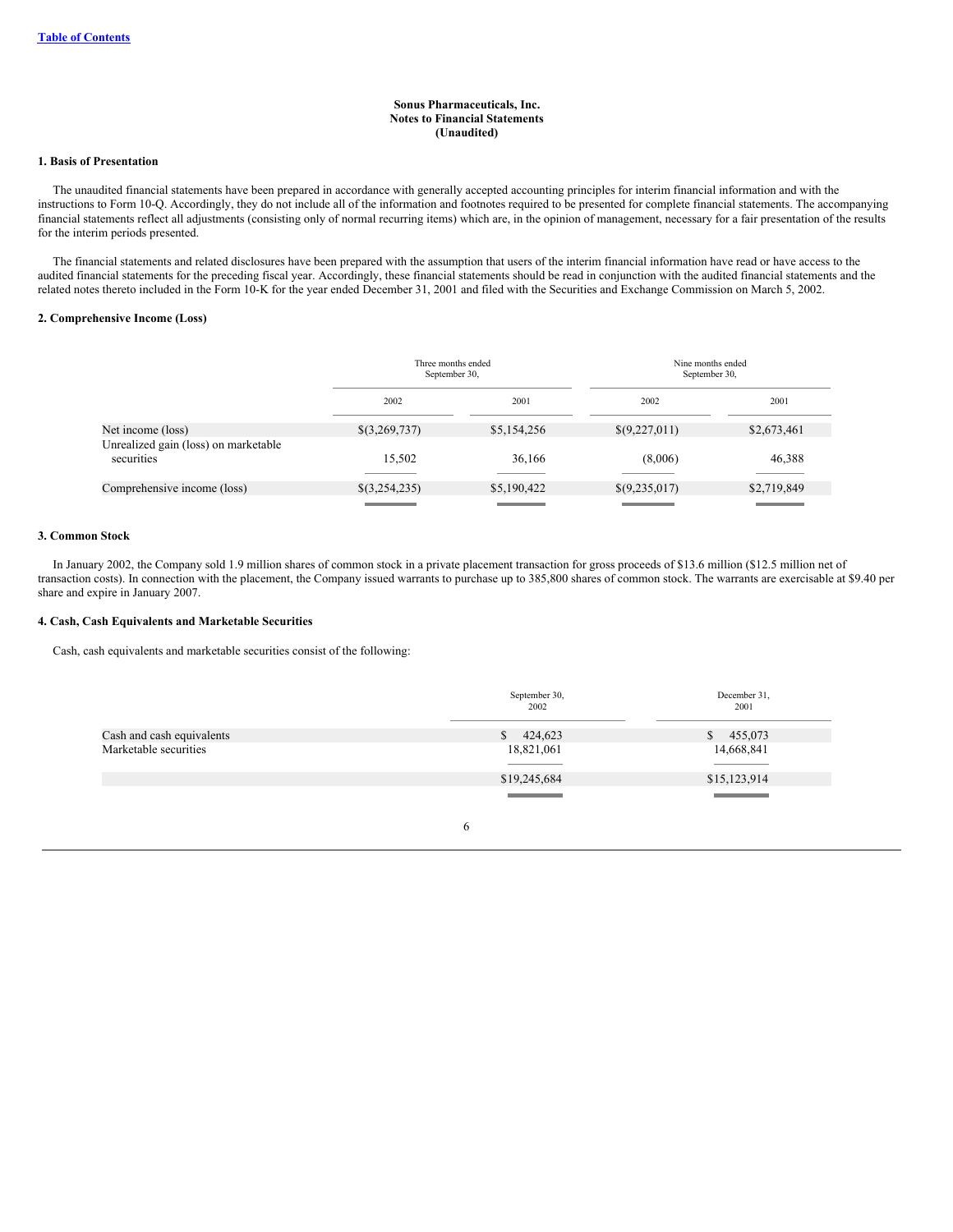# <span id="page-7-0"></span>**Item 2. MANAGEMENT'S DISCUSSION AND ANALYSIS OF FINANCIAL CONDITION AND RESULTS OF OPERATIONS**

#### **Forward-Looking Statements**

This report contains certain forward-looking statements within the meaning of Section 27A of the Securities Act of 1933, as amended, and Section 21E of the Securities Exchange Act of 1934, as amended, and we intend that such forward-looking statements be subject to the safe harbors created thereby. Examples of these forward-looking statements include, but are not limited to:

- Progress and results of clinical trials;
- Anticipated Investigational New Drug filings and future clinical trials;
- Market acceptance of our products and the potential size of these markets;
- Our anticipated future capital requirements and the terms of any capital financing;
- Timing and amount of future contractual payments, product revenues and operating expenses; and
- Anticipated outcome or financial impact of potential legal matters.

While these forward-looking statements made by us are based on our current beliefs and judgement, they are subject to risks and uncertainties that could cause actual results to vary from the projections in the forward-looking statements. You should consider the risks below carefully in addition to other information contained in this report and in our Annual Report on Form 10-K for the year ended December 31, 2001 before purchasing shares of our common stock. If any of these risks occur, they could seriously harm our business, financial condition or results of operations. In such case, the trading price of our common stock could decline, and you may lose all or part of your investment.

The discussion and analysis set forth in this document contains trend analysis, discussions of regulatory status and other forward-looking statements. Actual results could differ materially from those projected in the forward-looking statement as a result of the following factors, among others:

- Dependence on the development and commercialization of products;
- History of operating losses and uncertainty of future financial results;
- Uncertainty of governmental regulatory requirements and lengthy approval process;
- Dependence on third parties for funding, clinical development, manufacturing and distribution;
- Future capital requirements and uncertainty of additional funding;
- Uncertainty of U.S. or international legislative or administrative actions;
- Continued listing on the Nasdaq National Market;
- Competition and risk of technological obsolescence;
- Limited manufacturing experience and dependence on a limited number of contract manufacturers and suppliers;
- Ability to obtain and defend patents and protect trade secrets;
- Limitations on third-party reimbursement for medical and pharmaceutical products;
- Dependence on key employees; and
- Volatility in the value of our common stock.

See "Certain Factors That May Affect Our Business and Future Results" on page 12.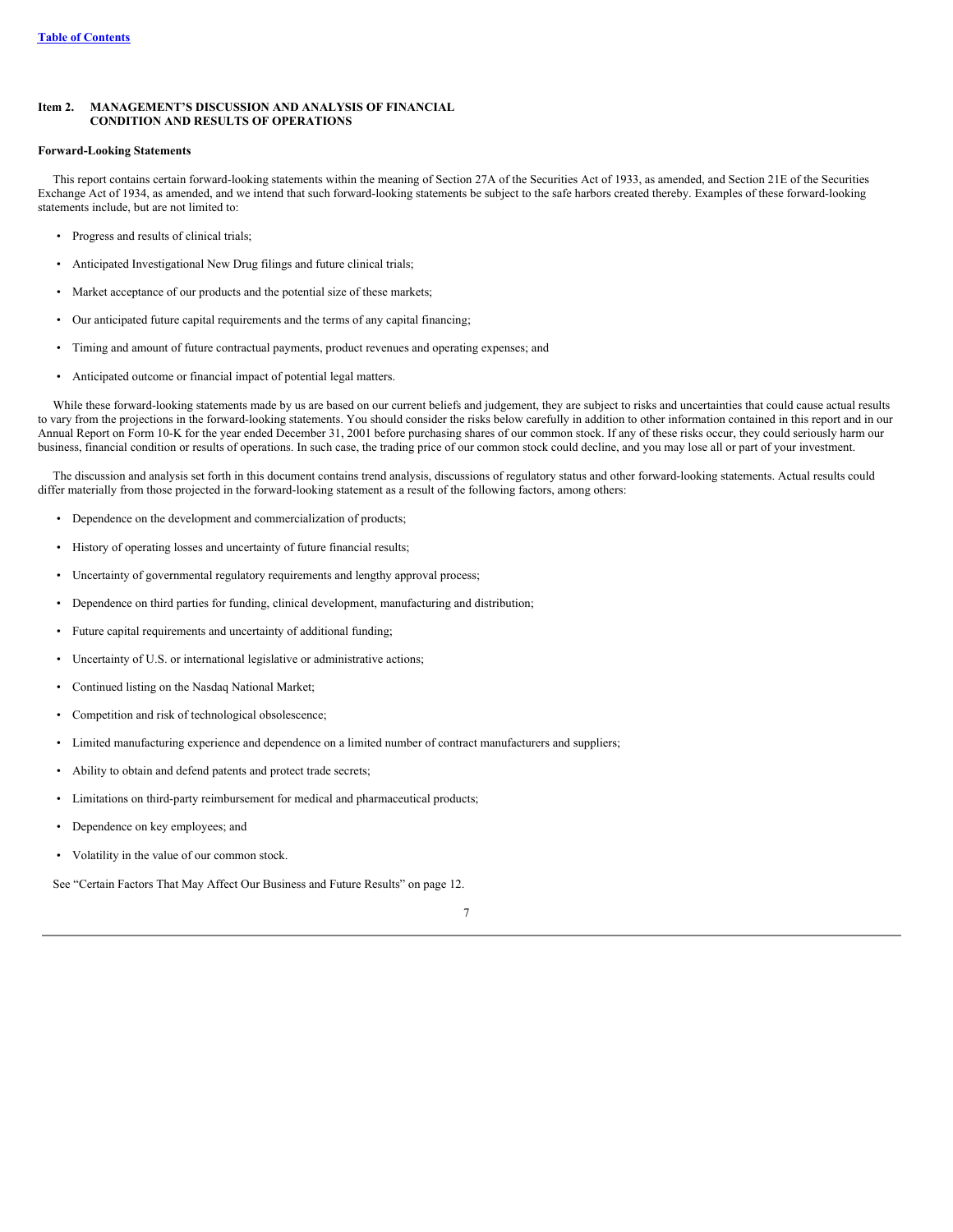#### **MD&A Overview**

In Management's Discussion and Analysis of Financial Condition and Results of Operations we explain the general financial condition and the results of operations for our Company, including:

- An overview of our business;
- Results of operations and why those results are different from the prior year; and
- Our current capital resources and possible sources of additional funding for future capital requirements.

# **Business Overview**

Sonus Pharmaceuticals is applying its expertise in drug delivery to make therapeutic drugs safer, easier to administer and more effective. Our TOCOSOL™ drug delivery technology, a vitamin E based oil-in-water emulsion, may be broadly applicable to multiple drugs, diseases and dosage forms. We currently have a cancer therapy product, TOCOSOL Paclitaxel (formerly known as S-8184), in Phase 2 clinical trials, and we are also developing and or have a number of other potential product candidates in therapeutic areas that target cancer and other serious diseases.

Our first application of TOCOSOL is an injectable paclitaxel emulsion formulation, TOCOSOL Paclitaxel. Paclitaxel is the active ingredient in the world's leading cancer drug, Taxol® (the Bristol-Myers Squibb product), which is approved in the U.S. for the treatment of breast, ovarian and non-small cell lung tumors. We have completed a Phase 1 study for TOCOSOL Paclitaxel and the product is currently under study in four Phase 2 clinical trials to evaluate safety and efficacy in non-small cell lung, ovarian, bladder and colorectal cancers. In addition, on October 1, 2002, we announced the issuance of a United States patent covering TOCOSOL Paclitaxel and our TOCOSOL drug delivery technology platform.

We completed a Phase 1 study for TOCOSOL Paclitaxel in early 2002 after enrolling a total of 37 patients. The objectives of the Phase 1 study were to determine the maximum tolerated dose of TOCOSOL Paclitaxel and to evaluate safety. Preliminary Phase 1 results suggest that TOCOSOL Paclitaxel may provide safety and convenience advantages for both patients and physicians including a reduction in side effects and administration time using a single, quick injection delivered in less than 15 minutes compared to the three-hour infusion of existing formulations of paclitaxel. Based on preclinical and clinical studies to date, we also believe there may be potential efficacy benefits with TOCOSOL Paclitaxel that may result from higher concentrations of the drug delivered to tumors and higher sustained dose density within tumors.

In the Phase 1 study, disease control (defined as partial responses, minor responses and stable disease) was demonstrated in 15 out of 36 evaluable patients. The maximum tolerated dose (MTD) in the Phase 1 study was determined to be 200 mg/m<sup>2</sup> for administration once every three weeks, which compares to the standard dose of Taxol at 175 mg/m<sup>2</sup> once every three weeks. Dose limiting toxicities seen in the Phase 1 study include myalgia (muscle aches), fatigue, and neutropenia (low white cell count). No Grade 3 or 4 neuropathy was seen at doses of 200 mg/m<sup>2</sup> or below. All of the patients in the Phase 1 study had advanced cancers and no other therapeutic options.

We initiated Phase 2 studies for TOCOSOL Paclitaxel in March of 2002. The Phase 2 program is designed to evaluate the safety and efficacy of TOCOSOL Paclitaxel in specific tumor types. Our goal is to obtain a clear measure of efficacy with TOCOSOL Paclitaxel and to quickly determine the indications where the product shows the greatest efficacy. The first four Phase 2 studies are evaluating TOCOSOL Paclitaxel in non-small cell lung, ovarian, bladder and colorectal cancers using weekly dosing of TOCOSOL Paclitaxel. These are single agent, second line studies enrolling patients that have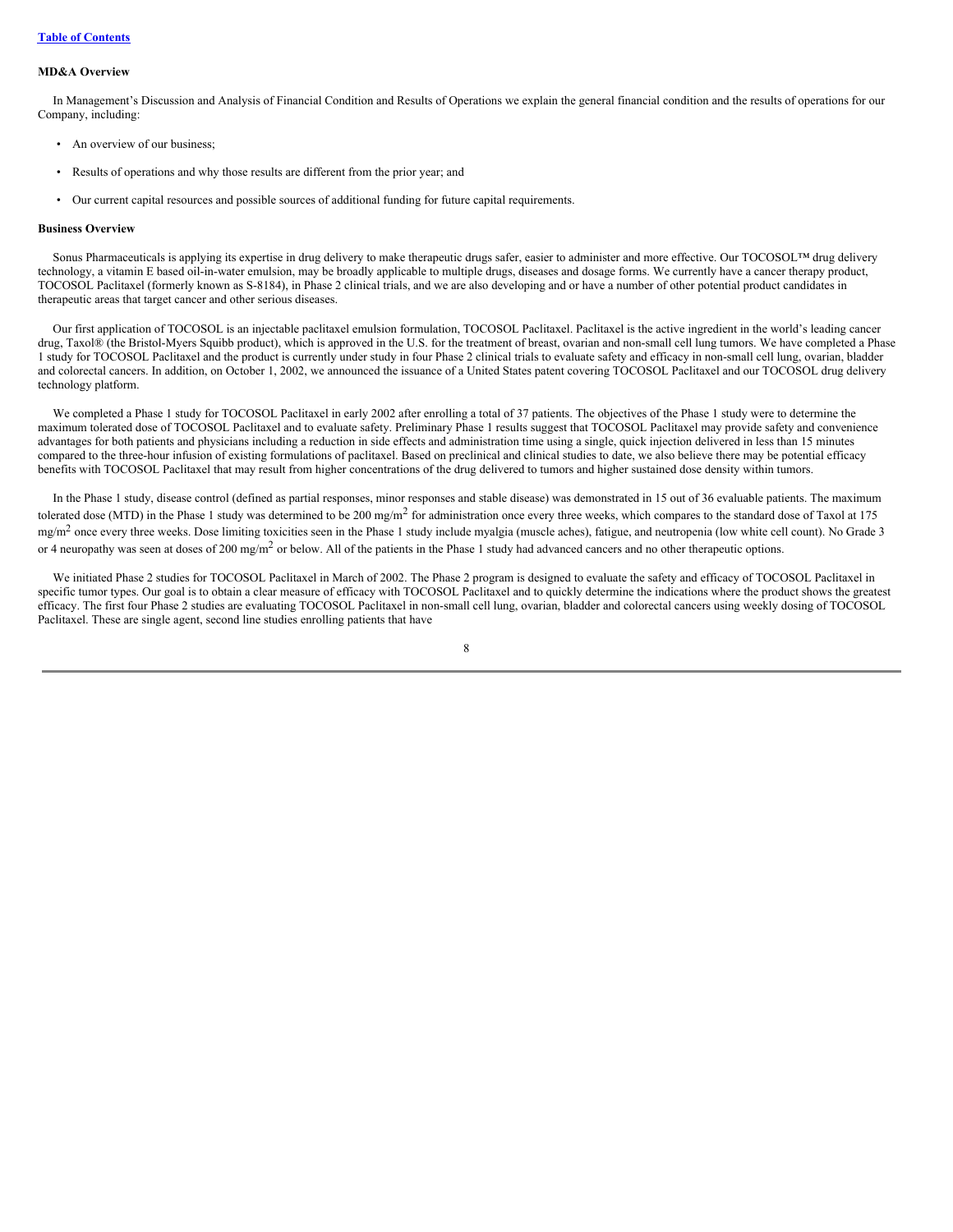not previously had taxane chemotherapy. Each Phase 2 study began with a dose escalation phase to determine the MTD of TOCOSOL Paclitaxel using weekly dose levels of 80, 100 and 120 mg/m<sup>2</sup>.

We have completed the dose escalation stage for the first set of Phase 2 studies during the third quarter and the weekly maximum tolerated dose determined for TOCOSOL Paclitaxel is 120 mg/m<sup>2</sup> in the non-small cell lung, ovarian and colorectal studies and 100 mg/m<sup>2</sup> in the bladder study. These continuous weekly doses compare to the typical off-label weekly use of Taxol of 80 to 90 mg/m<sup>2</sup>. In addition, these weekly doses of TOCOSOL Paclitaxel represent cumulative doses of 300 mg/m<sup>2</sup> to 360 mg/m<sup>2</sup> over a threeweek period, which is nearly twice the approved dose of Taxol given at  $175 \text{ mg/m}^2$  once every three weeks.

When comparing the weekly dosing results of our Phase 2 studies to recently published papers for weekly dosing of Taxol at 80 mg/m<sup>2</sup>, the patients to date who received TOCOSOL Paclitaxel had no Grade 2 through 4 neuropathy. This compares to an average rate of 17% in patients who received Taxol. In addition, incidences to date of other side effects, including neutropenia, were equal to or lower than the rates for Taxol.

A total of 73 patients were enrolled in the dose escalation stage of the Phase 2 studies, including 18 in each of the non-small cell lung, bladder and colorectal studies and 19 patients in the ovarian study. Preliminary efficacy data for these 73 patients show a disease control rate of 78% in non-small cell lung cancer, 89% in bladder cancer, 37% in ovarian cancer and 39% in colorectal cancer. These results include partial responses (decrease of tumor area of more than 50%) and stable disease (halting of tumor growth) at all of the dosing levels studied in the dose escalation stage from 80 mg/m<sup>2</sup> to 120 mg/m<sup>2</sup>. The results to date are preliminary and may or may not be indicative of the final results upon completion of the Phase 2 studies. We continue to enroll additional patients in the Phase 2 studies.

We are currently in the process of evaluating protocols for additional clinical trials for certain of the four indications currently under study. We anticipate commencement of these trials in the United States in late 2002 or early 2003.

In addition to TOCOSOL Paclitaxel, we are also evaluating other products and additional therapeutic drug formulations to expand our TOCOSOL technology platform. The next product candidate in this group is a cancer therapy drug that we have named TOCOSOL Camptothecin, or S-9148. This product, which is a novel injectable formulation of camptothecin, is in late stage preclinical studies and we anticipate filing an IND with the FDA by the end of 2002. Our research and development efforts on potential new products are preliminary and we cannot give any assurance that our efforts will be successful or that any IND's will be filed.

In June 2002, the Company entered into a manufacturing and supply agreement with Gensia Sicor Pharmaceuticals, Inc. for TOCOSOL Paclitaxel. The purpose of the agreement is to provide the Company with a reliable manufacturer of the product for future clinical studies and commercialization requirements.

# **Results of Operations**

Our results of operations have varied and will continue to vary significantly and depend on, among other factors:

- Entering into additional contractual agreements and timing of payments under contractual and license agreements with third-parties;
- Timing and costs of product development, clinical trials and patent prosecution; and
- Timing of regulatory approvals.

Historically, our reported revenues have been derived from payments received under contractual and license agreements with third parties. The Company reported no revenue in the third quarter of 2002 compared to \$7.6 million for the third quarter of 2001. Revenues for the third quarter of the prior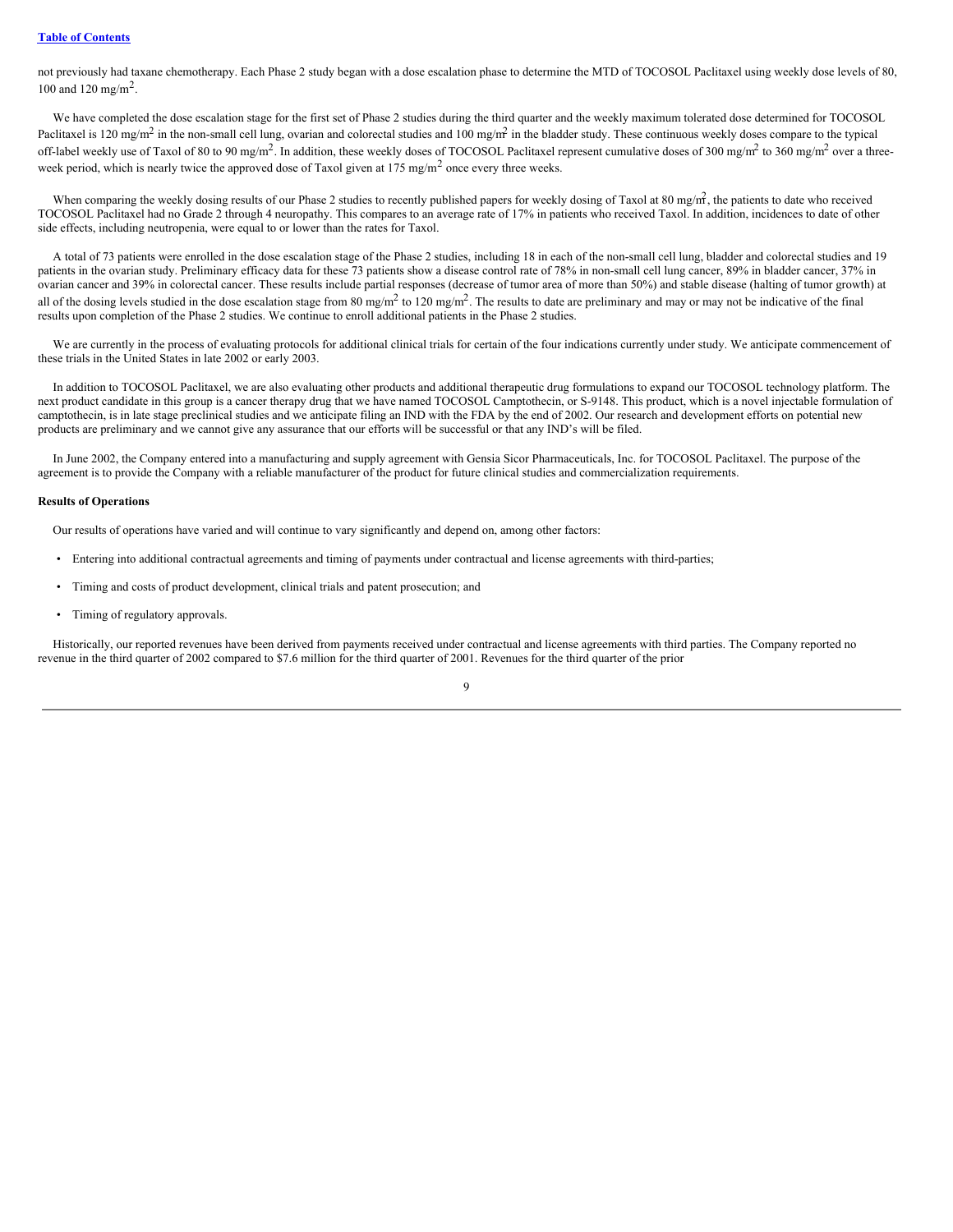year represent a payment of \$6.5 million related to the assignment of substantially all of our contrast intellectual property to Nycomed Amersham plc. (Nycomed) and a \$1.0 million non-refundable license fee payment received under an ultrasound contrast patent license agreement with Chugai Pharmaceutical Co. Ltd. (Chugai). For the nine months ended September 30, 2002, revenue was \$25,000 compared to \$8.7 million for the prior year period. Included in 2001 was a \$6.5 million payment from Nycomed and \$2.0 million in non-refundable license fee payments received under an ultrasound contrast patent license agreement with Chugai. Monetizing the remaining value of the ultrasound contrast intellectual property was a key strategic goal in the prior year.

Total operating expenses were \$3.4 million for the third quarter of 2002 compared with \$2.5 million for the prior year. The increase in operating expenses from the prior year was primarily due to higher research and development expenses (\$2.6 million in the third quarter of 2002 compared to \$1.3 million in the third quarter of 2001). This planned increase reflects continued activity related to the manufacture, development and clinical testing of our lead cancer therapy product, TOCOSOL Paclitaxel, as the drug advances through Phase 2 clinical trials as well as increased costs to support new product development. General and administrative expenses were lower (\$786,000 in the third quarter of 2002 compared to \$1.2 million in the third quarter of 2001) primarily due to higher personnel costs in the prior year period. For the first nine months of 2002, total operating expenses were \$9.6 million compared to \$6.3 million for the prior year period. The increase reflects the advancement of our lead product, TOCOSOL Paclitaxel, into phase 2 clinical trials and continued development costs of additional new drug compounds as we move to expand our product portfolio.

We anticipate that total operating expenses for the next several quarters will be within the same approximate range as the third quarter of 2002 as we continue to invest in current and future product development activities. Net cash burn for the full year 2002 is expected to be approximately \$13.0 to \$14.0 million.

Net interest income was \$104,000 and \$362,000 for the three and nine months ended September 30, 2002 compared with \$180,000 and \$418,000 for the same periods in 2001. The decrease in net interest income was primarily due to lower interest rates in the current year, offset partially by higher levels of invested cash in the current year.

Net loss for the third quarter of 2002 was \$3.3 million, compared with net income of \$5.2 million for the same period of the prior year. Net loss for the nine months ended September 30, 2002 was \$9.2 million compared with net income of \$2.7 million for the same period of the prior year.

#### **Liquidity and Capital Resources**

We have historically financed operations with payments under contractual agreements with third parties and proceeds from equity financings. At September 30, 2002, we had cash, cash equivalents and marketable securities of \$19.2 million compared to \$15.1 million at December 31, 2001. The increase was primarily due to \$12.5 million of net proceeds from a private placement of common stock in January 2002, offset in part by the year-to-date net loss of \$9.2 million.

We expect that our cash requirements will increase in future periods due to development costs associated with our TOCOSOL drug delivery products. Based on our current operating plan, including planned clinical trials and other product development costs including technology transfer costs related to our manufacturing and supply agreement, we estimate that existing cash and marketable securities will be sufficient to meet our cash requirements through 2003. However, we will need additional funding to complete late stage clinical trials and regulatory approval of TOCOSOL Paclitaxel and to fund other product development activities beyond this timeframe. Accordingly, we intend to seek additional funding through available means, which may include debt and/or equity financing or funding under additional third party collaborative agreements.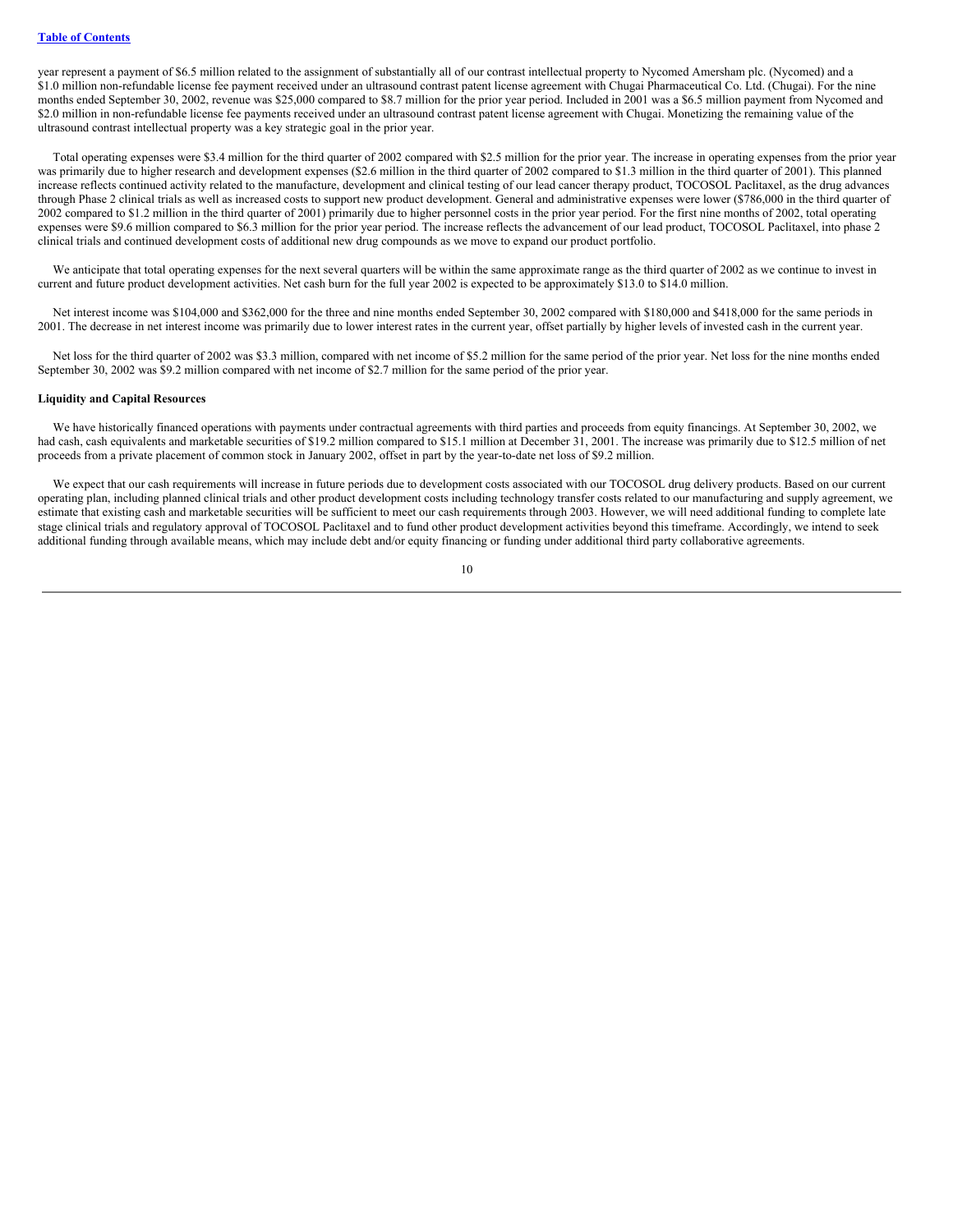Our future capital requirements depend on many factors including:

- The progress of our research and development programs and clinical trials;
- The time and costs required to complete clinical trials and obtain regulatory approvals;
- The ability to raise additional funds through debt and/or equity financing;
- The ability to attract and retain collaborative agreement partners;
- The time and costs required to complete the technology transfer associated with manufacturing and supply agreements;
- The ability to obtain funding under contractual and licensing agreements; and
- The costs of filing, prosecuting, enforcing and defending patents, patent applications, patent claims and trademarks.

We cannot give assurance that additional financing will be available on acceptable terms, if at all. Any equity financing would likely result in dilution to our existing stockholders and debt financing, if available, may include restrictive covenants. If we are unable to raise additional financing, we may be required to curtail or delay the development of our products and new product research and development, which could seriously harm our business.

### **Critical Accounting Policies and Estimates**

The preparation of the financial statements requires management to make estimates and assumptions. On an on-going basis, management evaluates its estimates and judgements including those related to revenue recognition and research and development costs. Management bases its estimates and judgements on historical experience and on various other factors that are believed to be reasonable under the circumstances. Actual results may differ from these estimates under different assumptions or conditions.

Management believes the following critical accounting policies, among others, affect its more significant judgements and estimates used in the preparation of its financial statements.

- *Revenue Recognition*. Since inception, the Company has generated revenues from collaborative agreements, licensing fees and from the assignment of developed and patented technology. Revenue is recorded as earned based on the performance requirements of the contract, generally as the services are performed. The Company recognizes revenue from non-refundable, up front license fees and proceeds from the assignment of technology when delivery has occurred and no future obligations exist. Royalties from licensees are based on third-party sales and recorded as earned in accordance with contract terms, when third-party results are reliably measured and collection is reasonably assured. Payments received for which the earnings process is not complete are classified as deferred revenue.
- *Research and Development Costs*. These items including personnel costs, supplies, depreciation and other indirect research and development costs are expensed as incurred. In instances where the Company enters into agreements with third parties for research and/or clinical trial activities, costs are expensed the earlier of when amounts are due or when services are performed.

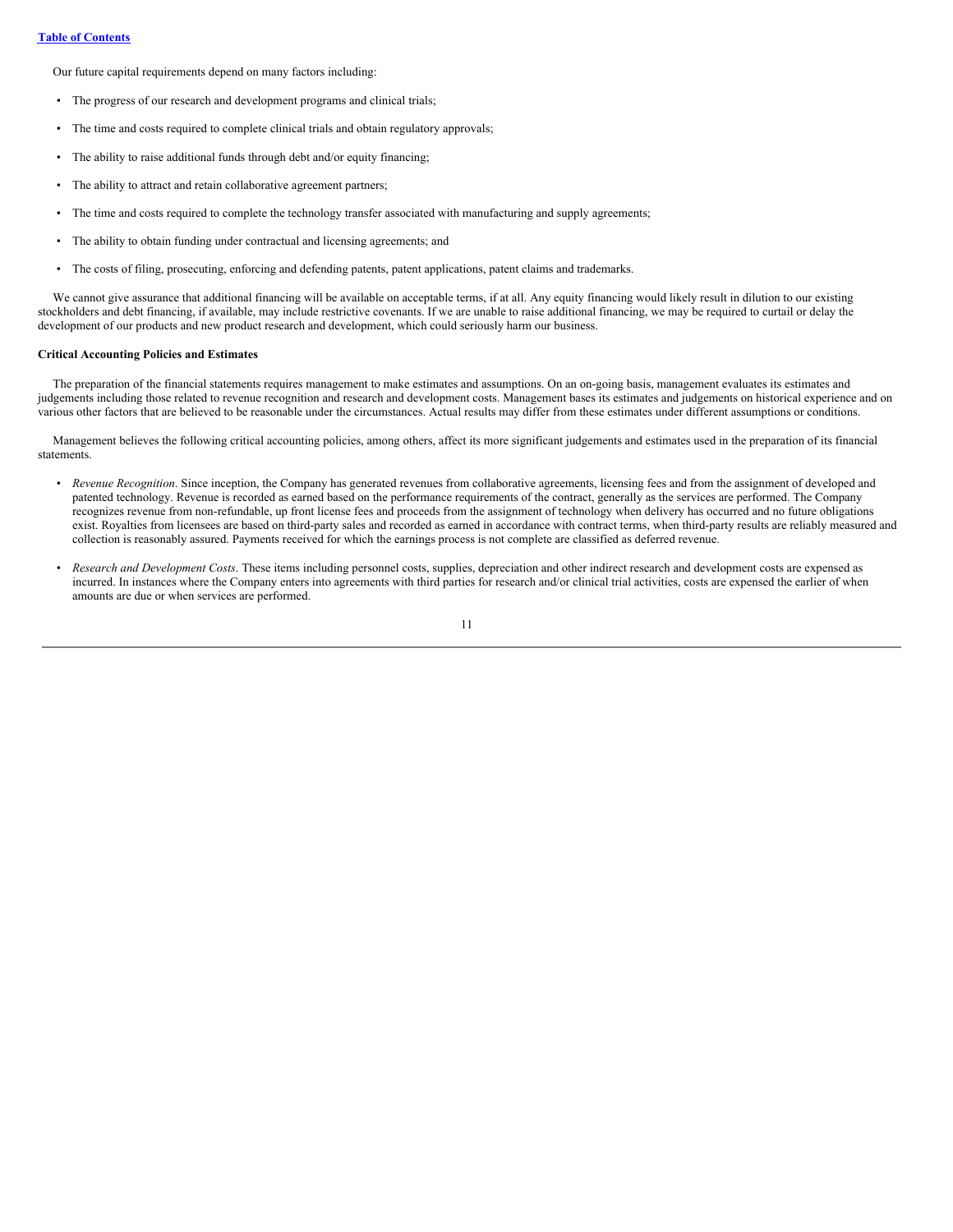#### **Certain Factors That May Affect Our Business and Future Results**

#### *If we fail to develop products, then we may never realize revenue from product commercialization.*

A key element of our business strategy is to utilize our technologies for the development and commercialization of drug delivery products. Our drug delivery technology, TOCOSOL, is a new approach to the formulation of water insoluble compounds for therapeutic applications. Significant expenditures in additional research and development, clinical testing, regulatory, manufacturing, and sales and marketing activities will be necessary in order for us to demonstrate the efficacy of our products, or commercialize any products developed with our technology. There can be no assurance that TOCOSOL Paclitaxel or any of our other current products under development or any future product will be safe or efficacious.

Even if we are successful in developing our products, there is no assurance that such products will receive regulatory approval or that a commercially viable market will develop. While it is our strategy to develop additional products under our drug delivery technology by entering into feasibility study agreements with companies who own active compounds, there can be no assurance that we will enter into any feasibility studies. Moreover, there can be no assurance that these feasibility studies will result in development or license agreements. Without feasibility studies or development or license agreements, we may need to scale back or terminate our efforts to develop other products using our drug delivery technology.

### *We have a history of operating losses, and we may never become profitable.*

We have experienced significant accumulated losses since our inception, and are expected to incur net losses for the foreseeable future. These losses have resulted primarily from expenses associated with our research and development activities, including nonclinical and clinical trials, and general and administrative expenses. As of September 30, 2002, our accumulated deficit totaled \$37.9 million. We anticipate that our operating losses will continue as we further invest in research and development for our products. We will not generate any product revenues unless and until we receive regulatory approval, which will not occur in the near future. Even if we generate significant product revenues, there can be no assurance that we will be able to achieve or sustain profitability. Our results of operations have varied and will continue to vary significantly and depend on, among other factors:

- The timing and costs of clinical trials and regulatory approvals;
- Entering into new collaborative or product license agreements;
- The timing of payments, if any, under collaborative partner agreements; and
- Costs related to obtaining, defending and enforcing patents.

## Governmental regulatory requirements are lengthy and expensive and failure to obtain necessary approvals will prevent us or our collaborators from commercializing a *product.*

We are subject to uncertain governmental regulatory requirements and a lengthy approval process for our products prior to any commercial sales of our products. The development and commercial use of our products are regulated by the U.S. Food and Drug Administration, or FDA, the European Medicines Evaluation Agency, or EMEA, and comparable regulatory agencies in other countries. The regulatory approval process for new products is lengthy and expensive. Before we can file an application with the FDA and comparable international agencies, the product candidate must undergo extensive testing, including animal studies and human clinical trials that can take many years and require substantial expenditures. Data obtained from such testing may be susceptible to varying interpretations, which could delay, limit or prevent regulatory approval. In addition, changes in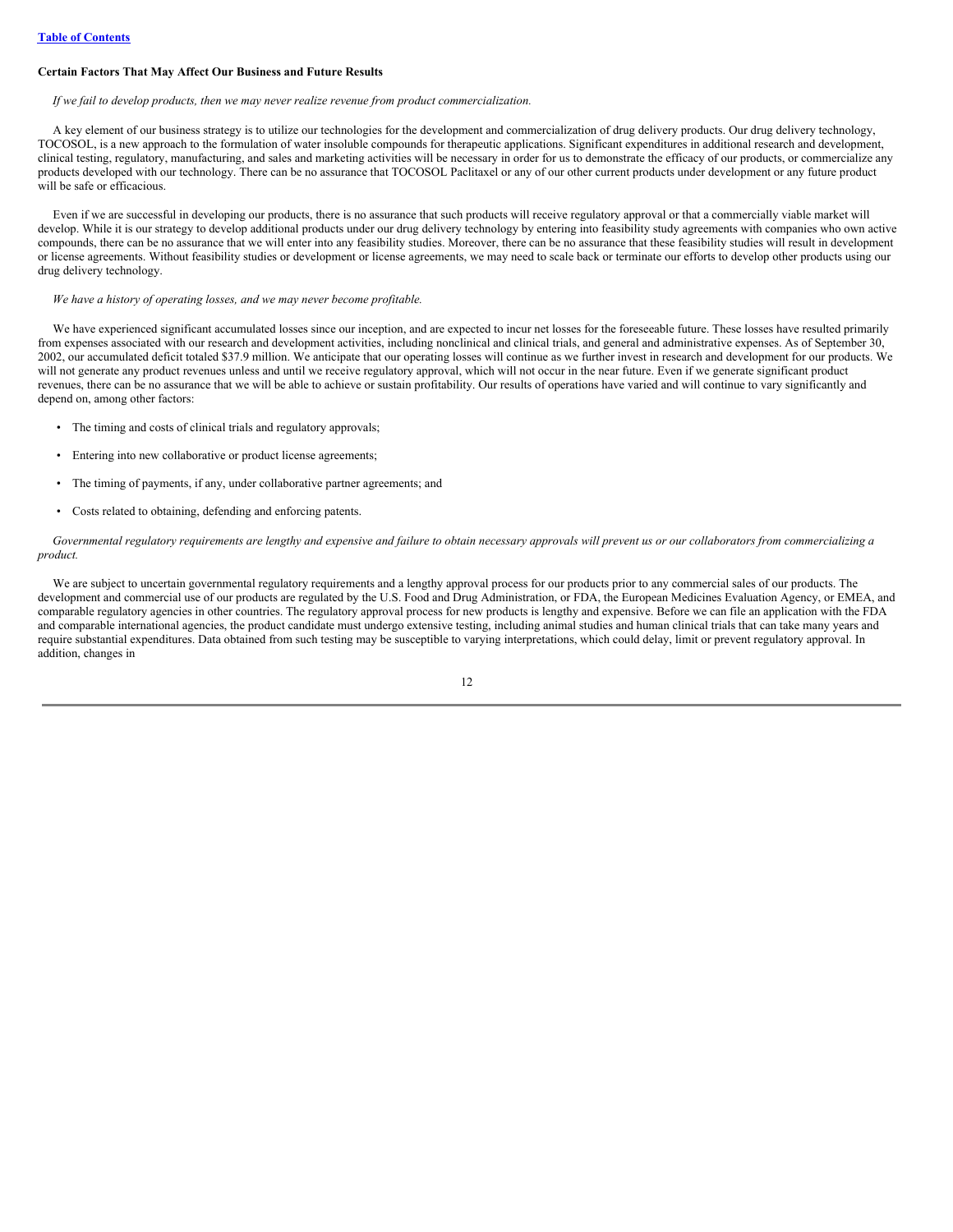regulatory policy for product approval may cause additional costs in our efforts to secure necessary approvals.

Our drug delivery products are subject to significant uncertainty because they are in the early stages of development and are subject to regulatory approval. We filed an Investigational New Drug Application, or IND, with the FDA for the first application of our TOCOSOL drug delivery technology and completed the Phase 1 clinical study of TOCOSOL Paclitaxel in May 2002. In March 2002, we initiated the first four Phase 2 clinical trials. There can be no assurance that the clinical studies will demonstrate that TOCOSOL Paclitaxel will be safe or efficacious or that we will file a new drug application. We are also currently engaged in pre-clinical testing of a formulation of our TOCOSOL drug delivery product using camptothecin. We expect to file an IND for TOCOSOL Camptothecin with the FDA by the end of 2002. The results of pre-clinical and clinical testing of our products are uncertain and regulatory approval of our products may take longer or be more expensive than anticipated, which could have a material adverse affect on our business, financial condition and results of operations. We cannot predict if or when any of our products under development will be commercialized.

### *We depend on third parties for funding, clinical development, manufacturing and distribution.*

We are dependent, or may in the future be dependent, on third parties for funding or performance of a variety of key activities including research, clinical development, manufacturing, marketing, sales and distribution of our products. We currently do not have any arrangements with third parties in place which will provide any funding to the Company. If we are unable to establish these arrangements with third parties, if they are terminated or the collaborations are not successful, we will be required to identify alternative partners to fund or perform research, clinical development, manufacturing, marketing, sales and/or distribution, which could have a material adverse effect on our business, financial condition and results of operations. Our success depends in part upon the performance by these collaborators of their responsibilities under these arrangements. We have no control over the resources that any potential partner may devote to the development and commercialization of products under these collaborations and our partners may fail to conduct their collaborative activities successfully or in a timely manner.

#### We will need additional capital in the future, and if it is not available on terms acceptable to us, or at all, we may need to scale back our development and commercialization *activities.*

Our development efforts to date have consumed and will continue to require substantial amounts of cash, and we have generated only limited revenues from payments received from our contractual agreements and from the assignment of substantially all of our ultrasound contrast intellectual property. Based on our current operating plan, including planned clinical trials and other product development costs, we estimate that existing cash and marketable securities, will be sufficient to meet our cash requirements through 2003. However, we will need substantial additional capital to complete the development of TOCOSOL Paclitaxel as well as other product candidates and to meet our other cash requirements in the future. Our future capital requirements depend on many factors including:

- Our ability to obtain funding from third parties under contractual agreements;
- Our progress on research and development programs and clinical trials;
- The time and costs required to gain regulatory approvals;
- The costs of manufacturing our products;
- The costs of marketing and distributing our products, if approved;
- The costs of filing, prosecuting and enforcing patents, patent applications, patent claims and trademarks;
- The status of competing products; and
- The market acceptance and third-party reimbursement of our products, if approved.

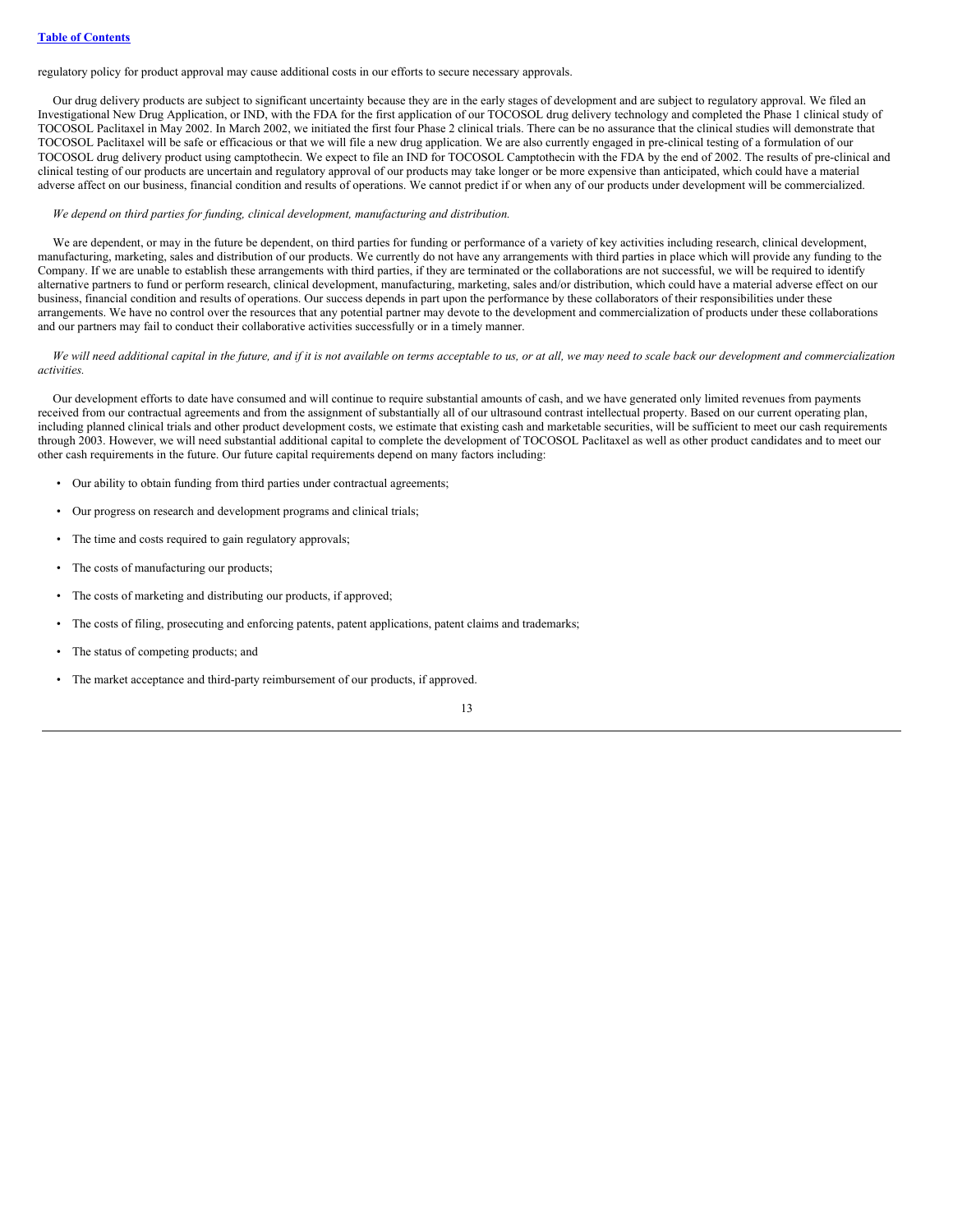#### **Table of [Contents](#page-0-0)**

Any future equity financing, if available, may result in substantial dilution to existing stockholders, and debt financing, if available, may include restrictive covenants. If we are unable to raise additional financing, we may have to reduce our expenditures, scale back our development of new products or license to others products that we otherwise would seek to commercialize ourselves.

# Future U.S. or international legislative or administrative actions also could prevent or delay regulatory approval of our products.

Even if regulatory approvals are obtained, they may include significant limitations on the indicated uses for which a product may be marketed. A marketed product also is subject to continual FDA, EMEA and other regulatory agency review and regulation. Later discovery of previously unknown problems or failure to comply with the applicable regulatory requirements may result in restrictions on the marketing of a product or withdrawal of the product from the market, as well as possible civil or criminal sanctions. In addition, if marketing approval is obtained, the FDA, EMEA or other regulatory agency may require post-marketing testing and surveillance programs to monitor the product's efficacy and side effects. Results of these post-marketing programs may prevent or limit the further marketing of a product.

### Failure to satisfy Nasdaq National Market Listing requirements may result in our stock being delisted from The Nasdaq National Market.

Our common stock is currently listed on The Nasdaq National Market under the symbol "SNUS." For continued inclusion on The Nasdaq National Market, we must maintain among other requirements stockholders' equity of at least \$10.0 million, a minimum bid price of \$1.00 per share, and a market value of our public float of at least \$5.0 million, or market capitalization of at least \$50 million, a minimum bid price of \$3.00 per share and a market value of our public float of at least \$15.0 million. As of September 30, 2002, we had stockholders' equity of \$18.1 million. In the event that we fail to satisfy the listing standards on a continuous basis, our common stock may be removed from listing on The Nasdaq National Market. If our common stock were delisted from The Nasdaq National Market, trading of our common stock, if any, would be conducted in the over-the-counter market in the so-called "pink sheets" or, if available, the NASD's "Electronic Bulletin Board." As a result, stockholders could find it more difficult to dispose of, or to obtain accurate quotations as to the value of, our common stock, and the trading price per share could be reduced.

### The healthcare industry is extremely competitive, and if we fail to compete effectively, it would negatively impact our business.

The healthcare industry in general is characterized by extensive research efforts and rapid technological change. Competition in the development of pharmaceutical products is intense and expected to increase. We also believe that other medical and pharmaceutical companies will compete with us in the areas of research and development, acquisition of products and technology licenses, and the manufacturing and marketing of our products. Success in these fields will be based primarily on:

- Efficacy;
- Safety;
- Ease of administration;
- Breadth of approved indications; and
- Physician, healthcare payer and patient acceptance.

Several other companies are developing paclitaxel reformulations with a goal of delivering a more effective and tolerable therapy than the approved product, Taxol, marketed by Bristol-Myers Squibb, or its generic equivalents. In addition, Aventis has been successful in establishing its docetaxel product

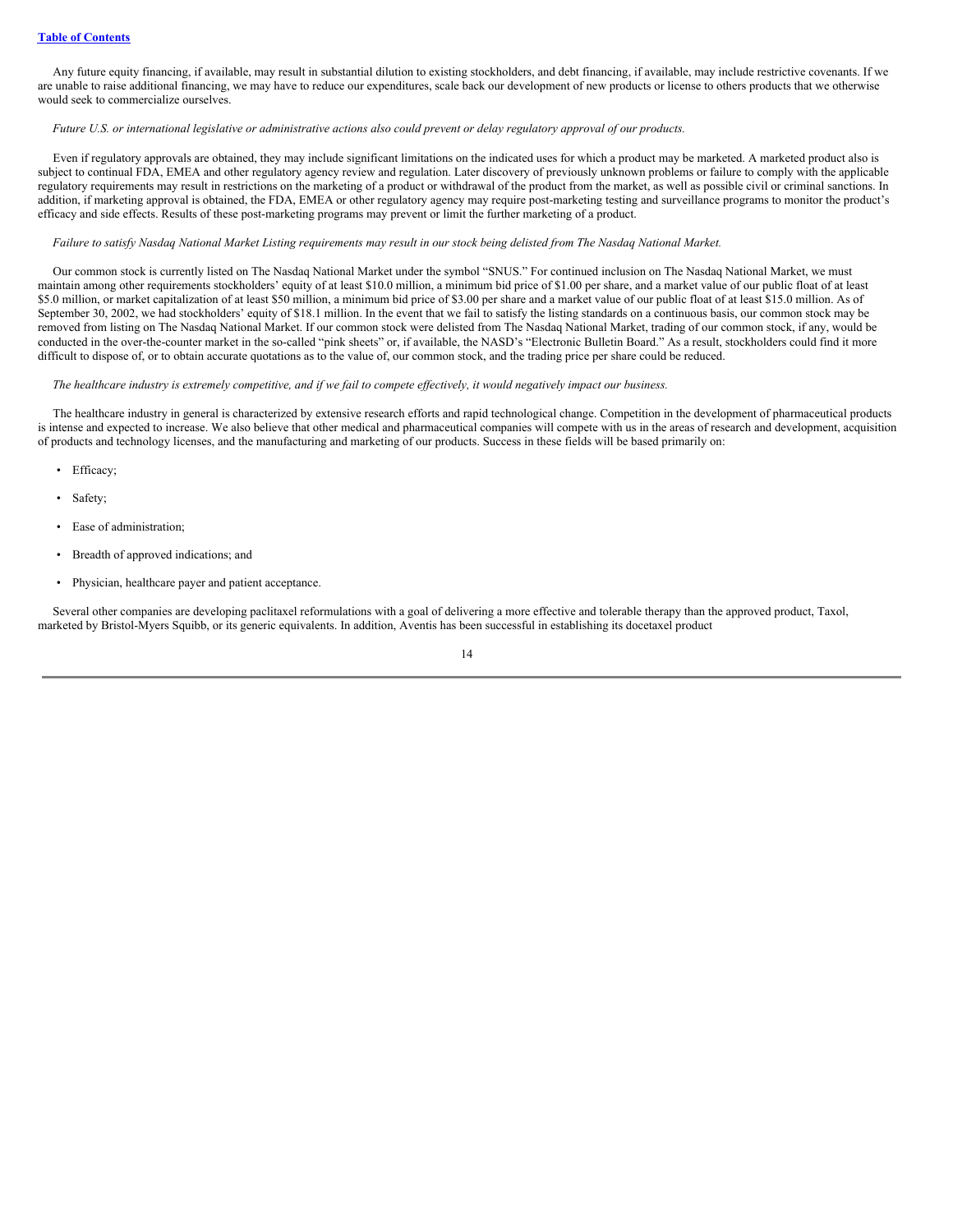Taxotere™ in the breast cancer market. Some of these products are further in development than TOCOSOL Paclitaxel and may achieve regulatory approval before TOCOSOL Paclitaxel. We expect that competition will be based on safety, efficacy, ease of administration, breadth of approved indications, reimbursement, and physician and patient acceptance. As a result, the price for paclitaxel products has been falling.

Many of our competitors and potential competitors have substantially greater financial, technical and human resources than we do and have substantially greater experience in developing products, obtaining regulatory approvals and marketing and manufacturing medical products. Accordingly, these competitors may succeed in obtaining FDA approval for their products more rapidly than us. In addition, other technologies or products may be developed that have an entirely different approach that would render our technology and products noncompetitive or obsolete. If we fail to compete effectively, it would have a material adverse effect on our business, financial condition and results of operations.

We rely on third party suppliers and manufacturers to produce products that we develop and failure to retain such suppliers and manufacturers would adversely impact our *ability to commercialize our products.*

We currently rely on third parties to supply the chemical ingredients necessary for our drug delivery products. Currently, Indena is our primary supplier of paclitaxel, the main ingredient in TOCOSOL Paclitaxel. The chemical ingredients for our products are manufactured by a limited number of vendors. The inability of these vendors to supply medical-grade materials to us could delay the manufacturing of, or cause us to cease the manufacturing of our products. We also rely on third parties to manufacture our products for research and development and clinical trials. Gensia Sicor Pharmaceuticals, Inc. is our primary supplier of TOCOSOL Paclitaxel for clinical studies and has agreed to manufacture TOCOSOL Paclitaxel for commercialization. Suppliers and manufacturers of our products must operate under GMP regulations, as required by the FDA, and there are a limited number of contract manufacturers that operate under GMP regulations. If there are problems associated with the commercial scale-up of TOCOSOL Paclitaxel, it could delay our research and development efforts as well as the time it takes to commercialize our products, which could materially adversely affect our business, financial condition and results of operations.

# If we fail to secure adequate intellectual property protection or become involved in an intellectual property dispute, it could significantly harm our financial results and *ability to compete.*

Our success will depend, in part, on our ability to obtain and defend patents and protect trade secrets. As of November 2002, we had 2 patents issued and 25 patent applications filed in the United States pertaining to our TOCOSOL drug delivery technology as well as counterpart filings in Europe and key countries in Asia and Latin America. The patent position of medical and pharmaceutical companies is highly uncertain and involves complex legal and factual questions. There can be no assurance that any claims which are included in pending or future patent applications will be issued, that any issued patents will provide us with competitive advantages or will not be challenged by third parties, or that the existing or future patents of third parties will not have an adverse effect on our ability to commercialize our products. Furthermore, there can be no assurance that other companies will not independently develop similar products, duplicate any of our products or design around patents that may be issued to us. Litigation may be necessary to enforce any patents issued to us or to determine the scope and validity of others' proprietary rights in court or administrative proceedings. Any litigation or administrative proceeding could result in substantial costs to us and distraction of our management. An adverse ruling in any litigation or administrative proceeding could have a material adverse effect on our business, financial condition and results of operations.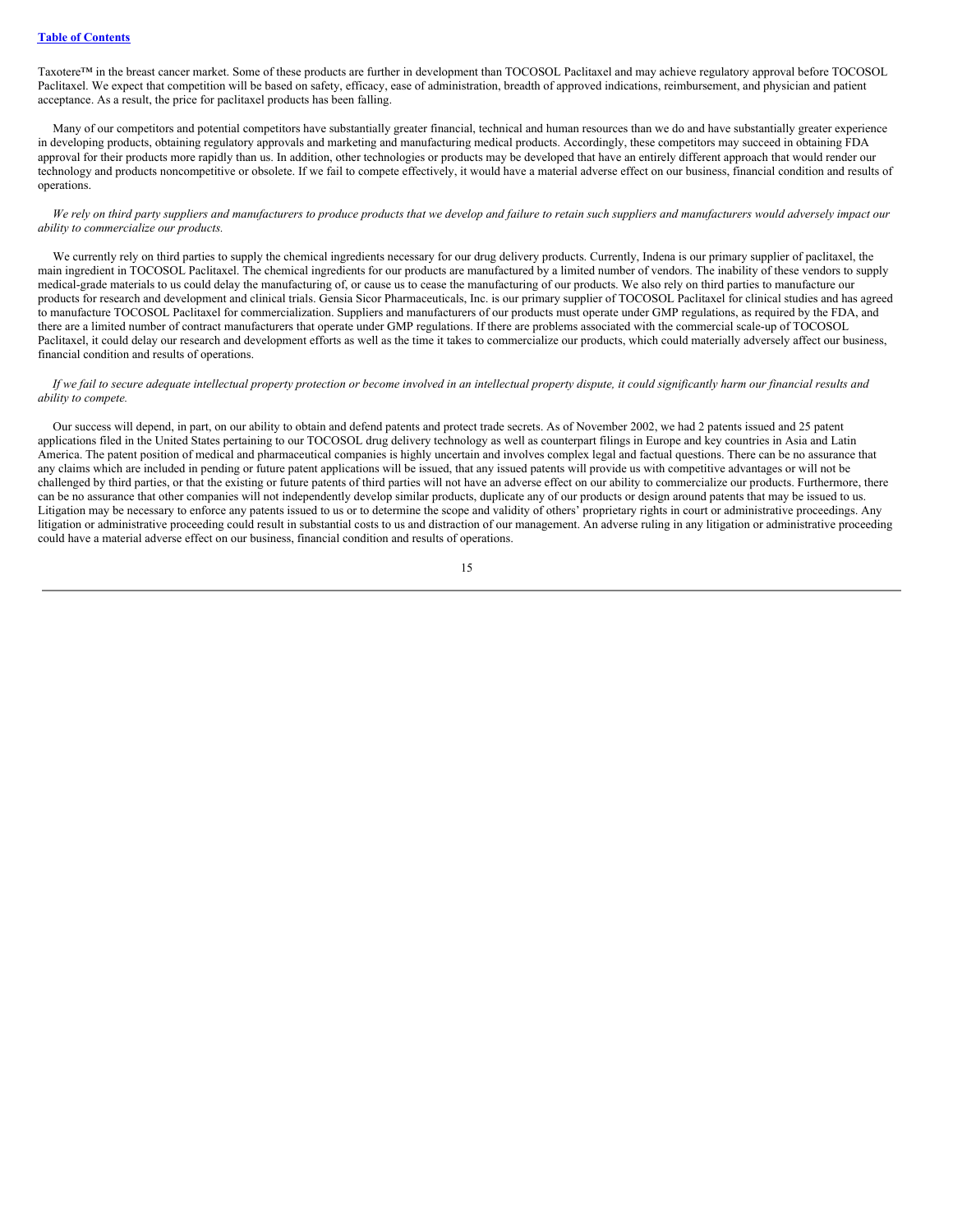#### *Our commercial success will depend in part on not infringing patents issued to competitors.*

There can be no assurance that patents belonging to competitors will not require us to alter our products or processes, pay licensing fees or cease development of our current or future products. Any litigation regarding infringement could result in substantial costs to us and distraction of our management, and any adverse ruling in any litigation could have a material adverse effect on our business, financial condition and results of operations. Further, there can be no assurance that we will be able to license other technology that we may require at a reasonable cost or at all. Failure by us to obtain a license to any technology that we may require to commercialize our products would have a material adverse effect on our business, financial condition and results of operations. In addition, to determine the priority of inventions and the ultimate ownership of patents, we may participate in interference, reissue or re-examination proceedings conducted by the U.S. Patent and Trademark Office or in proceedings before international agencies with respect to any of our existing patents or patent applications or any future patents or applications, any of which could result in loss of ownership of existing, issued patents, substantial costs to us and distraction of our management.

# *The success of our products will depend on the acceptance of our products by third party payers.*

Our ability to successfully commercialize products that we develop will depend, in part, upon the extent to which reimbursement of the cost of such products will be available from domestic and international health administration authorities, private health insurers and other payer organizations. Third party payers are increasingly challenging the price of medical and pharmaceutical products and services or restricting the use of certain procedures in an attempt to limit costs. Further, significant uncertainty exists as to the reimbursement status of newly approved healthcare products, and there can be no assurance that adequate third party coverage will be available.

#### If we lose our key personnel or are unable to attract and retain qualified scientific and management personnel, we may be unable to become profitable.

We are highly dependent on our key executives. The loss of any of these key executives or the inability to recruit and retain qualified scientific personnel to perform research and development and qualified management personnel could have a material adverse effect on our business, financial condition and results of operations. We do not have employment contracts with any of our key personnel and we do not maintain insurance policies that would compensate us for the loss of their services. There can be no assurance that we will be able to attract and retain such personnel on acceptable terms, if at all, given the competition for experienced scientists and other personnel among numerous medical and pharmaceutical companies, universities and research institutions.

#### Market volatility may affect our stock price and the value of an investment in our common stock may be subject to sudden decreases.

The trading price for our common stock has been, and we expect it to continue to be, volatile. The price at which our common stock trades depends upon a number of factors, including our historical and anticipated operating results, preclinical and clinical trial results, market perception of the prospects for biotechnology companies as an industry sector and general market and economic conditions, some of which are beyond our control. Factors such as fluctuations in our financial and operating results, changes in government regulations affecting product approvals, reimbursement or other aspects of our or our competitors' businesses, FDA review of our product development activities, the results of preclinical studies and clinical trials, announcements of technological innovations or new commercial products by us or our competitors, developments concerning key personnel and our intellectual property rights, significant collaborations or strategic alliances and publicity regarding actual or potential performance of products under development by us or our competitors could also cause the market price of our common stock to fluctuate substantially. In addition, the stock market has from time to time experienced extreme price and volume fluctuations. These broad market fluctuations may lower the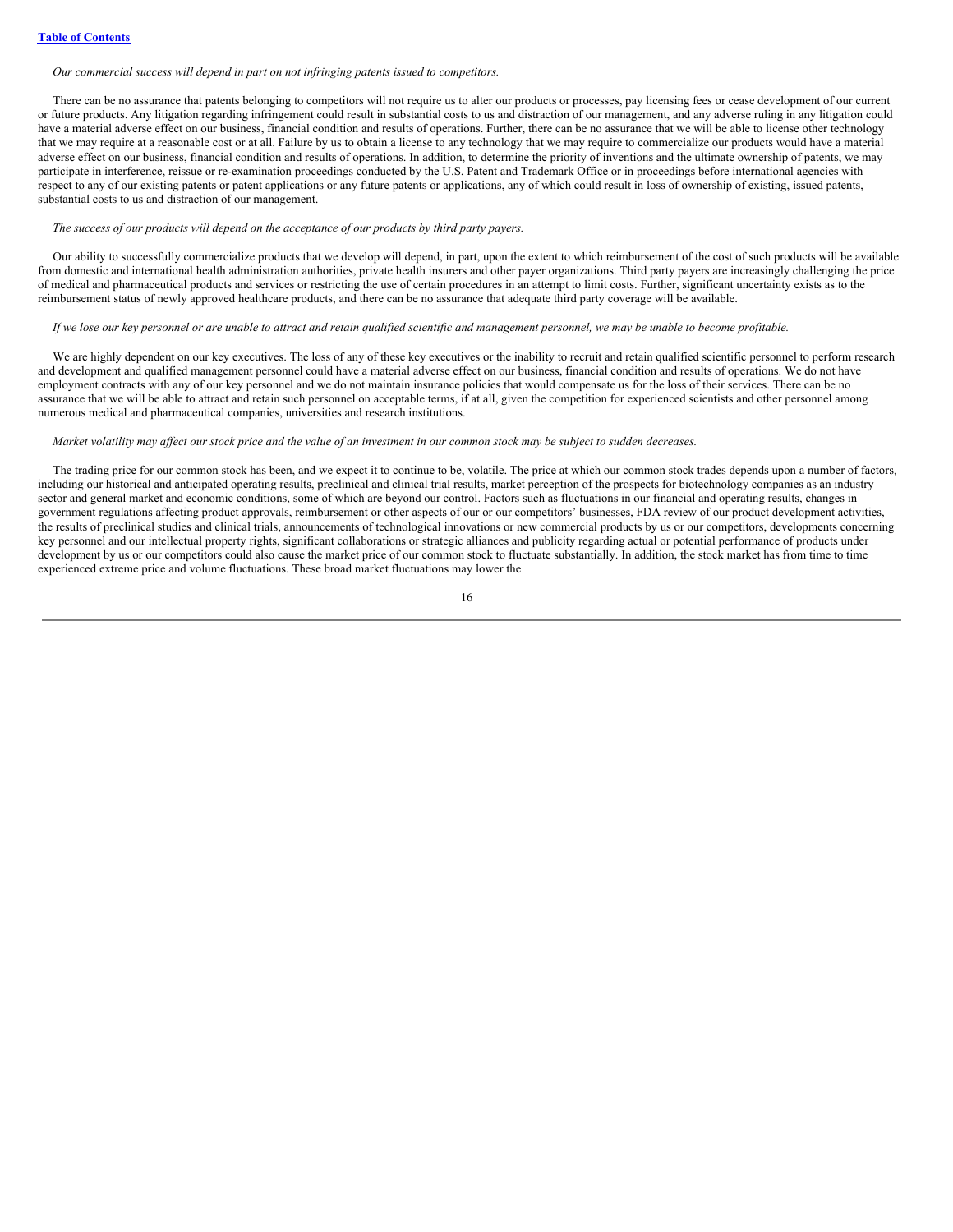market price of our common stock. Moreover, during periods of stock market price volatility, share prices of many biotechnology companies have often fluctuated in a manner not necessarily related to the companies' operating performance. Accordingly, our common stock may be subject to greater price volatility than the stock market as a whole.

# <span id="page-17-0"></span>**Item 3. Market Risk**

The market risk inherent in our marketable securities portfolio represents the potential loss that could arise from adverse changes in interest rates. If market rates hypothetically increase immediately and uniformly by 100 basis points from levels at September 30, 2002, the decline in the fair value of the investment portfolio would not be material. Because we have the ability to hold our fixed income investments until maturity, we do not expect our operating results or cash flows to be affected to any significant degree by a sudden change in market interest rates.

# <span id="page-17-1"></span>**Item 4. Controls and Procedures**

Within 90 days prior to the date of this quarterly report, we carried out an evaluation, under the supervision and participation of management, including our Chief Executive Officer and Chief Financial Officer, of the effectiveness of the design and operation of our disclosure controls and procedures. Based upon the evaluation, our Chief Executive Officer and Chief Financial Officer concluded that our disclosure controls and procedures are effective in timely alerting them to material information required to be included in our periodic SEC filings. There were no significant changes to our internal controls or in other factors that could significantly affect such internal controls subsequent to the date that we carried out our evaluation.

### <span id="page-17-3"></span><span id="page-17-2"></span>**Part II. Other Information**

# **Item 6. Exhibits and Reports on Form 8-K**

# **(a) Exhibits**

99.1 Certification Pursuant to 18 U.S.C. Section 1350 as Adopted Pursuant to Section 906 of the Sarbanes-Oxley Act of 2002.

99.2 Certification Pursuant to 18 U.S.C. Section 1350 as Adopted Pursuant to Section 906 of the Sarbanes-Oxley Act of 2002.

# **(b) Reports on Form 8-K**

<span id="page-17-4"></span>The Company filed no reports on Form 8-K during the quarter ended September 30, 2002.

# **Items 1, 2, 3, 4 and 5 are not applicable and have been omitted.**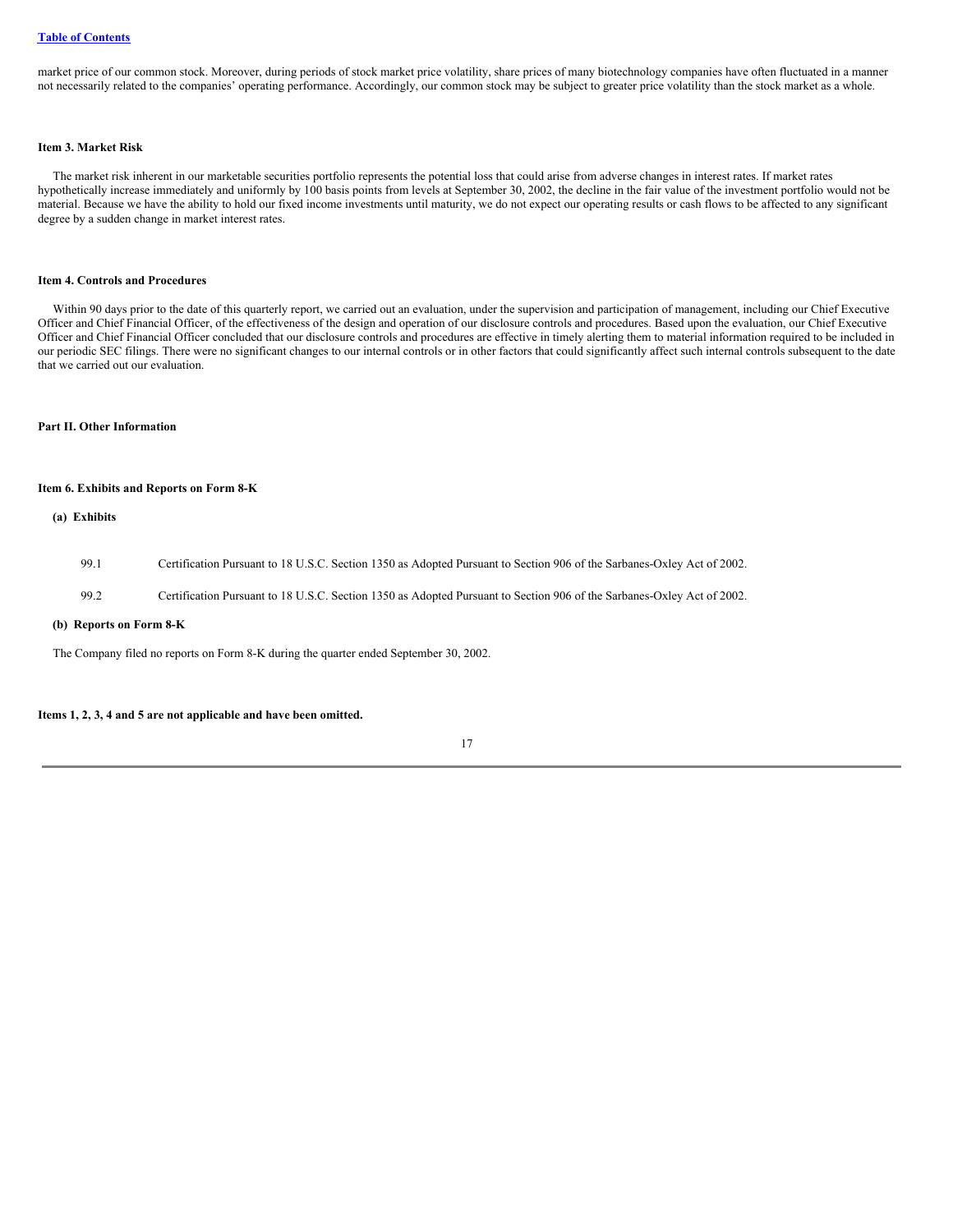# <span id="page-18-0"></span>**SIGNATURES**

In accordance with the requirements of the Securities Exchange Act, the registrant caused this report to be signed on its behalf by the undersigned, thereunto duly authorized.

# **SONUS PHARMACEUTICALS, INC**

Date: November 13, 2002 By: /s/ Richard J. Klein

Richard J. Klein Chief Financial Officer (Principal Financial and Accounting Officer)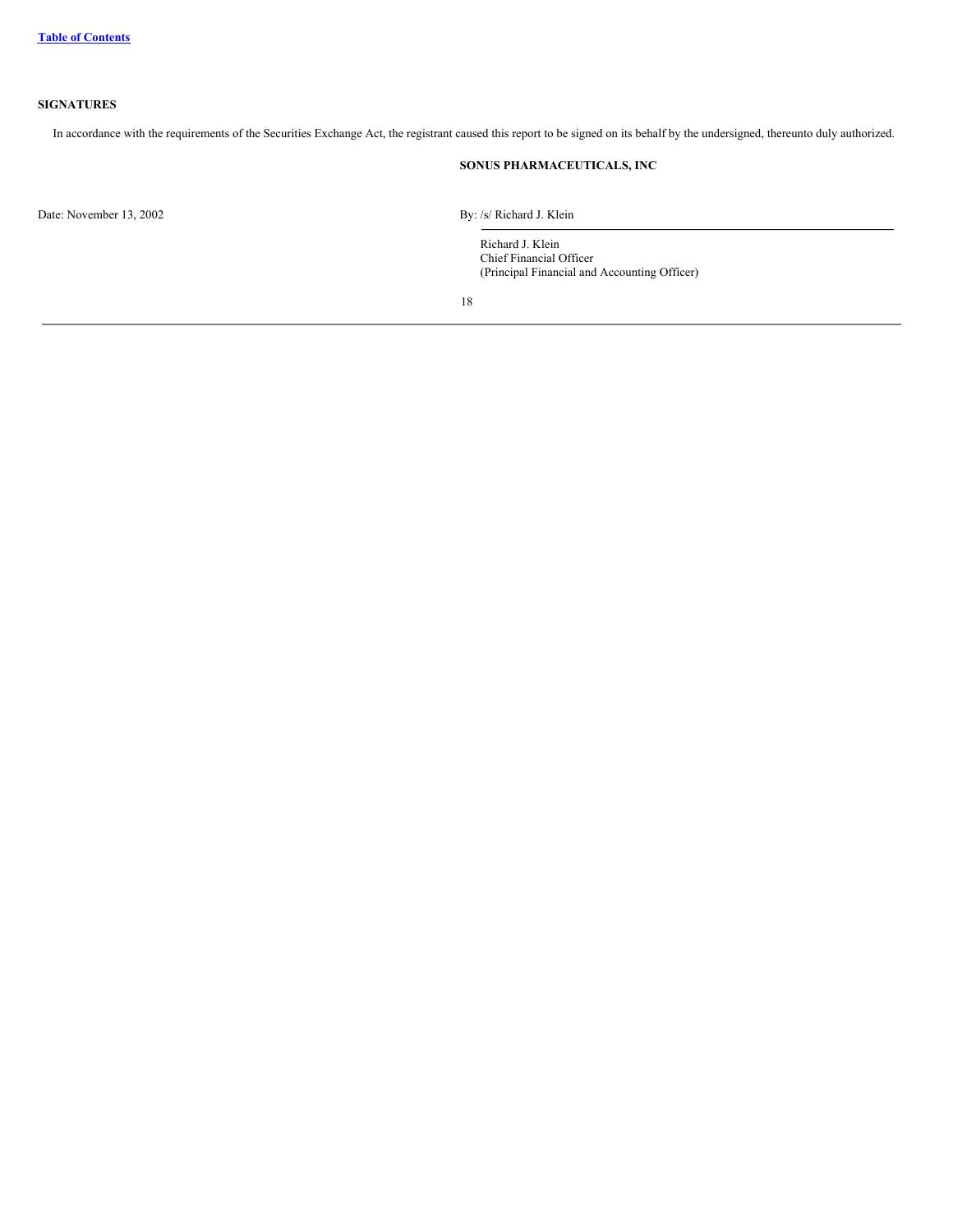# <span id="page-19-0"></span>**CERTIFICATIONS**

I, Michael A. Martino, certify that:

- 1. I have reviewed this quarterly report on Form 10-Q of Sonus Pharmaceuticals, Inc.;
- 2. Based on my knowledge, this quarterly report does not contain any untrue statement of a material fact or omit to state a material fact necessary to make the statements made, in light of the circumstances under which such statements were made, not misleading with respect to the period covered by this quarterly report;
- 3. Based on my knowledge, the financial statements, and other financial information included in this quarterly report, fairly present in all material respects the financial condition, results of operations and cash flows of the registrant as of, and for, the periods presented in this quarterly report;
- 4. The registrant's other certifying officers and I are responsible for establishing and maintaining disclosure controls and procedures (as defined in Exchange Act Rules 13a-14 and 15d-14) for the registrant and we have:
	- a) designed such disclosure controls and procedures to ensure that material information relating to the registrant, including its consolidated subsidiaries, is made known to us by others within those entities, particularly during the period in which this quarterly report is being prepared;
	- b) evaluated the effectiveness of the registrant's disclosure controls and procedures as of a date within 90 days prior to the filing date of this quarterly report (the "Evaluation Date"); and
	- c) presented in this quarterly report our conclusions about the effectiveness of the disclosure controls and procedures based on our evaluation as of the Evaluation Date;
- 5. The registrant's other certifying officers and I have disclosed, based on our most recent evaluation, to the registrant's auditors and the audit committee of registrant's board of directors (or persons performing the equivalent function):
	- a) all significant deficiencies in the design or operation of internal controls which could adversely affect the registrant's ability to record, process, summarize and report financial data and have identified for the registrant's auditors any material weaknesses in internal controls; and
	- b) any fraud, whether or not material, that involves management or other employees who have a significant role in the registrant's internal controls; and
- 6. The registrant's other certifying officers and I have indicated in this quarterly report whether or not there were significant changes in internal controls or in other factors that could significantly affect internal controls subsequent to the date of our most recent evaluation, including any corrective actions with regard to significant deficiencies and material weaknesses.

Date: November 13, 2002

/s/ Michael A. Martino

Michael A. Martino President and Chief Executive Officer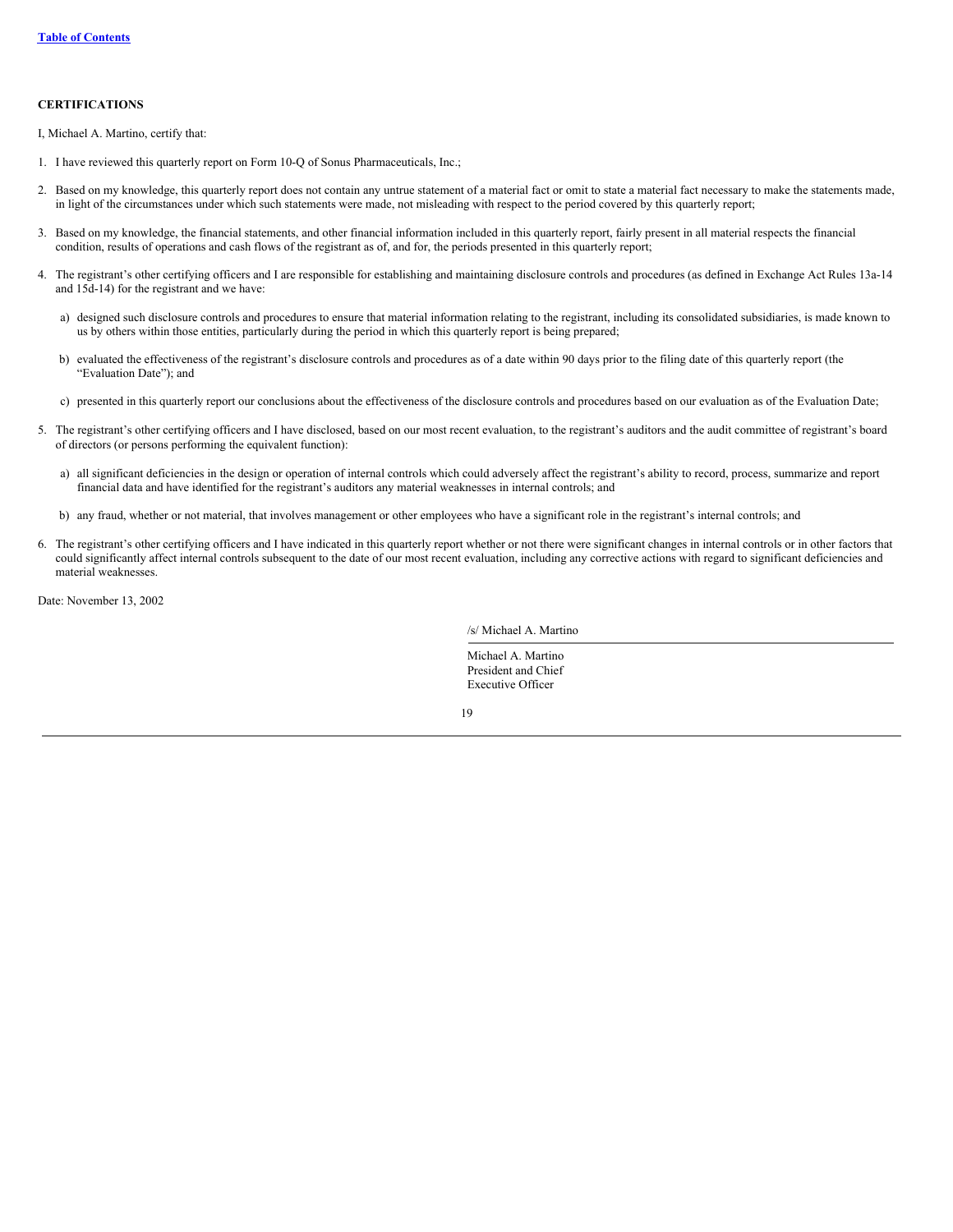# **CERTIFICATIONS**

I, Richard J. Klein, certify that:

- 1. I have reviewed this quarterly report on Form 10-Q of Sonus Pharmaceuticals, Inc.;
- 2. Based on my knowledge, this quarterly report does not contain any untrue statement of a material fact or omit to state a material fact necessary to make the statements made, in light of the circumstances under which such statements were made, not misleading with respect to the period covered by this quarterly report;
- 3. Based on my knowledge, the financial statements, and other financial information included in this quarterly report, fairly present in all material respects the financial condition, results of operations and cash flows of the registrant as of, and for, the periods presented in this quarterly report;
- 4. The registrant's other certifying officers and I are responsible for establishing and maintaining disclosure controls and procedures (as defined in Exchange Act Rules 13a-14 and 15d-14) for the registrant and we have:
	- a) designed such disclosure controls and procedures to ensure that material information relating to the registrant, including its consolidated subsidiaries, is made known to us by others within those entities, particularly during the period in which this quarterly report is being prepared;
	- b) evaluated the effectiveness of the registrant's disclosure controls and procedures as of a date within 90 days prior to the filing date of this quarterly report (the "Evaluation Date"); and
	- c) presented in this quarterly report our conclusions about the effectiveness of the disclosure controls and procedures based on our evaluation as of the Evaluation Date;
- 5. The registrant's other certifying officers and I have disclosed, based on our most recent evaluation, to the registrant's auditors and the audit committee of registrant's board of directors (or persons performing the equivalent function):
	- a) all significant deficiencies in the design or operation of internal controls which could adversely affect the registrant's ability to record, process, summarize and report financial data and have identified for the registrant's auditors any material weaknesses in internal controls; and
	- b) any fraud, whether or not material, that involves management or other employees who have a significant role in the registrant's internal controls; and
- 6. The registrant's other certifying officers and I have indicated in this quarterly report whether or not there were significant changes in internal controls or in other factors that could significantly affect internal controls subsequent to the date of our most recent evaluation, including any corrective actions with regard to significant deficiencies and material weaknesses.

Date: November 13, 2002

/s/ Richard J. Klein

Richard J. Klein Chief Financial Officer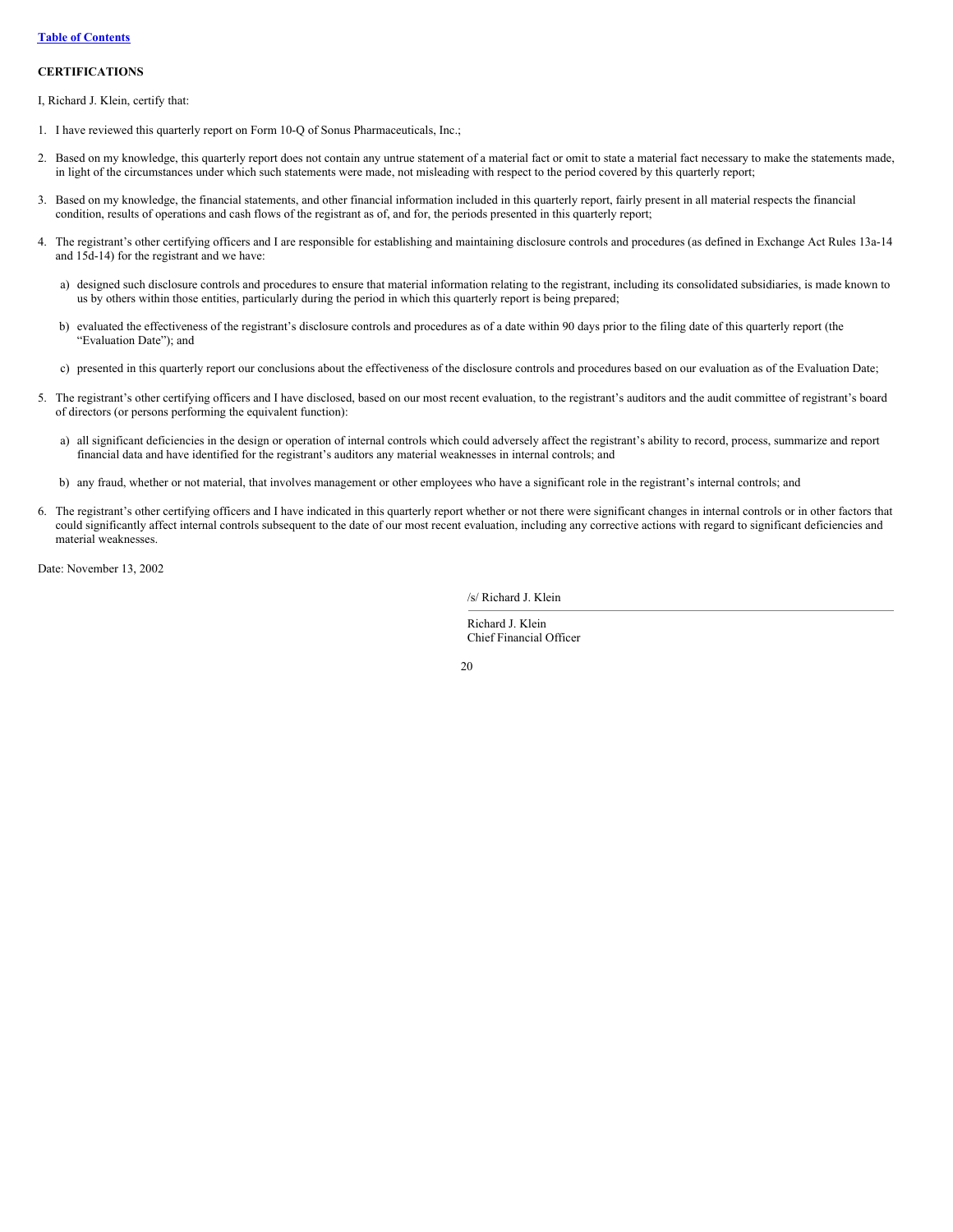# CERTIFICATION PURSUANT TO 18 U.S.C. SECTION 1350 AS ADOPTED PURSUANT TO SECTION 906 OF THE SARBANES-OXLEY ACT OF 2002

<span id="page-21-0"></span>I, Michael A. Martino, President and Chief Executive Officer of Sonus Pharmaceuticals, Inc. (the "Company"), certify, pursuant to Section 906 of the Sarbanes-Oxley Act of 2002, 18 U.S.C. Section 1350, that:

(1) the Quarterly Report on Form 10-Q of the Company for the quarterly period ended September 30, 2002 (the "Report") fully complies with the requirements of Section 13(a) or 15(d) of the Securities Exchange Act of 1934 (15 U.S.C. 78m or 780(d)); and

(2) the information contained in the Report fairly presents, in all material respects, the financial condition and results of operation of the Company.

Dated: November 13, 2002

/s/ Michael A. Martino

Michael A. Martino President and Chief Executive Officer